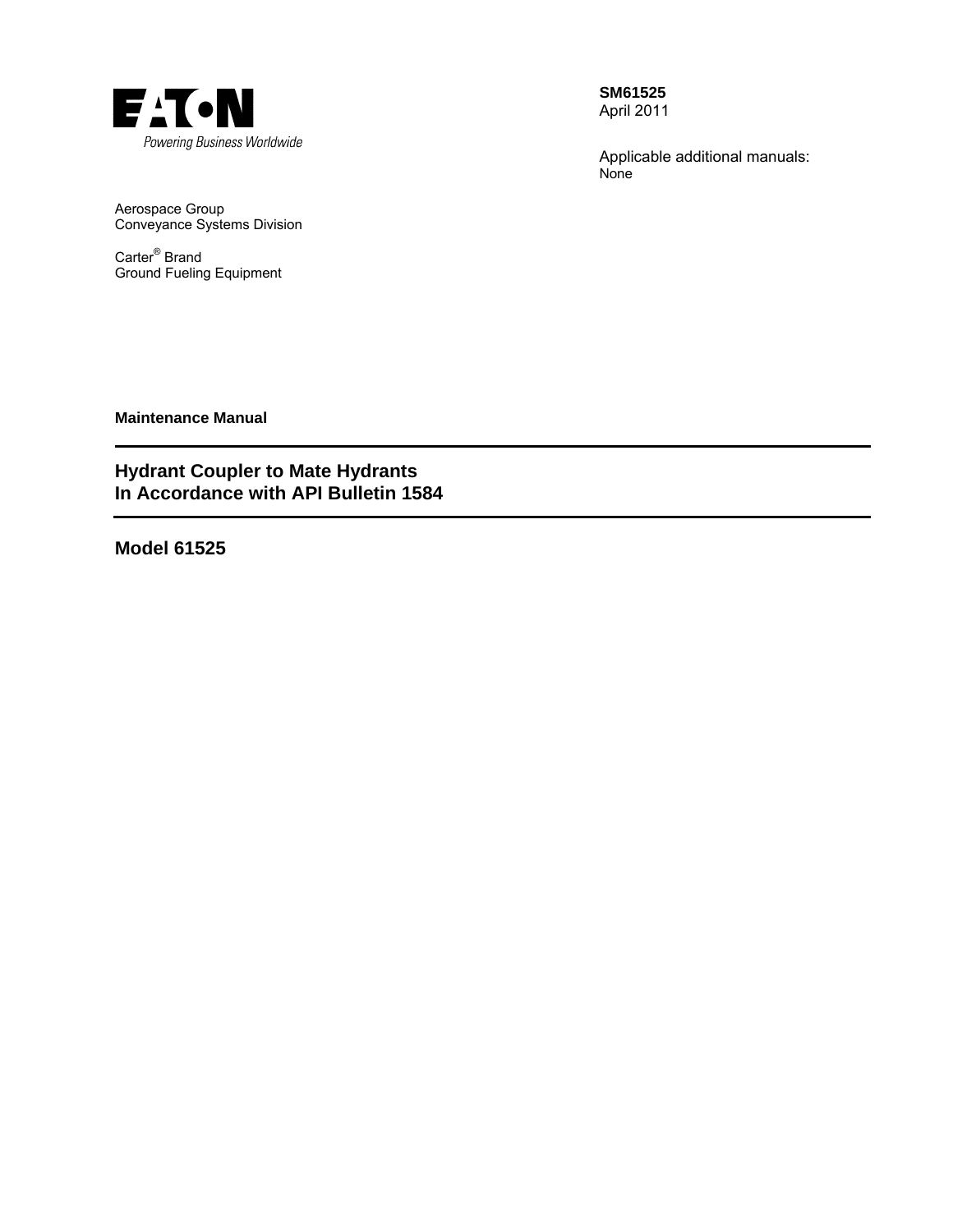# **Table Of Contents**

|      | Page |
|------|------|
| 1.0  |      |
| 2.0  |      |
| 3.0  |      |
| 4.0  |      |
| 5.0  |      |
| 6.0  |      |
| 70   |      |
| 8.0  |      |
| 9.0  |      |
| 10.0 |      |
| 11.0 |      |
| 120  |      |
| 13.0 |      |
|      |      |
|      |      |
|      |      |
|      |      |
|      |      |
|      |      |
|      |      |
|      |      |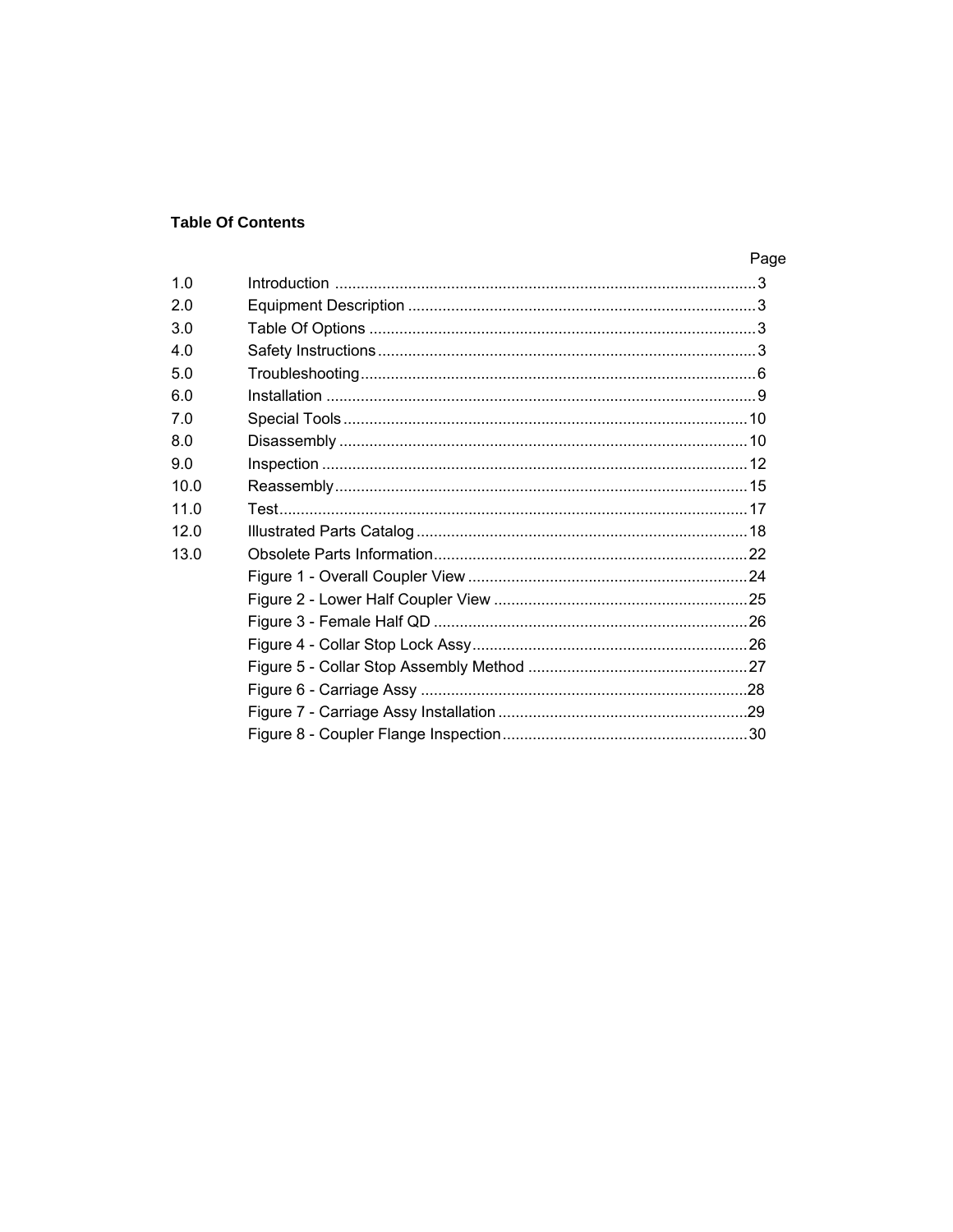#### **Maintenance, Overhaul & Test Instructions Model 61525 Hydrant Coupler**

### 1.0 INTRODUCTION

This manual furnishes detailed instructions covering the maintenance and overhaul of Eaton's Carter brand Model 61525, Hydrant Coupler.

The table of options, Section 3.0, fully defines the various options available on this unit.

There have been a series of Eaton's Carter brand API type couplers provided over the past few years. This manual can be used to easily repair either Model 60525 (42221-1 or 42221-2) or Model 61525 (44665 or 44675 & 47245) series. It is also helpful in updating older 41609 and 42221 lower half couplers. Refer to Paragraph 13.0 for information concerning these units.

### 2.0 EQUIPMENT DESCRIPTION

Model 61525 is a 4 inch hydrant coupler. It is designed to mate any hydrant or adapter that is manufactured in accordance with API Bulletin 1584. The basic coupler is available with a variety of options as defined in Section 3.0. Various outlet threads are available to suit the

### 3.0 TABLE OF OPTIONS

**Option** 

**Part** 

There are two basic units available to which the options listed below may be added to build a coupler to meet specific requirements. The two basic units are as follows:

Model 61525 – 4 inch hydrant coupler to mate units in accordance with API Bulletin 1584, latest revision. This coupler terminates in a bolt flange onto which may be attached a 90° elbow. The

situation. The 61525 provides a quick means to connect to a hydrant or adapter with dry break capability. The coupler can not be accidentally opened unless it is connected to a valve; it can not be removed from that valve unless it is in the closed position.

unit comes standard with a rigid operating handle and dust cap. Optional collar stop and folding handle are available.

Model 61525S - Same as 61525 except the poppet stroke is 1.75" to allow mating to early hydrant valves that were built prior to the finalization of API Bulletin 1584.

| <b>Number</b> | <b>Description</b>                                                         |
|---------------|----------------------------------------------------------------------------|
|               | *Changes lugs to API/EI 1584 2 <sup>nd</sup> edition                       |
| 41731         | Adds folding operating handle                                              |
| 41802         | Adds product selection                                                     |
| 44526         | Adds 90° elbow with 3/4" NPT sense port and male half quick disconnect.    |
| 41622         | Adds 90° elbow without 3/4" NPT sense port and male half quick disconnect. |
| 44140         | <b>Adds Collar Lock Assy</b>                                               |
| 41730-3       | Adds 3" NPT female half quick disconnect and carrying handle.              |
| 41730-4       | Adds 3" BSPP female half quick disconnect and carrying handle.             |
| 41730-1       | Adds 4" NPT female half quick disconnect and carrying handle.              |
| 41730-2       | Adds 4" BSPP female half quick disconnect and carrying handle.             |
| 60740         | Adds 4" ASSPT female half quick disconnect and carrying handle.            |
| 60532A        | Adds Carriage Assy.                                                        |
|               |                                                                            |

\* Refer to Product New s Bullletin PN6490001020 for a complete description of this change before ordering. Changes lugs to part number 200688 ( $2<sup>nd</sup>$  edition) in lieu of part number 221860 ( $3<sup>rd</sup>$  edition)

#### 4.0 SAFETY INFORMATION - PERIODIC INSPECTIONS

The equipment described herein is designed primarily for safe, convenient, and reliable operation under normal operating conditions. However, the more exposed parts are subject to damage, and to wear with time that can result in unreliable or unsafe operation if not detected or corrected. Consequently, it is considered mandatory that a brief safety inspection is accomplished periodically. The frequency of this inspection can vary depending upon the utilization, however, under no circumstances should the frequency be less than once a month. A more thorough periodic inspection should be accomplished at least once a year. Both inspections are discussed in the following paragraphs.

4.1 INTERLOCK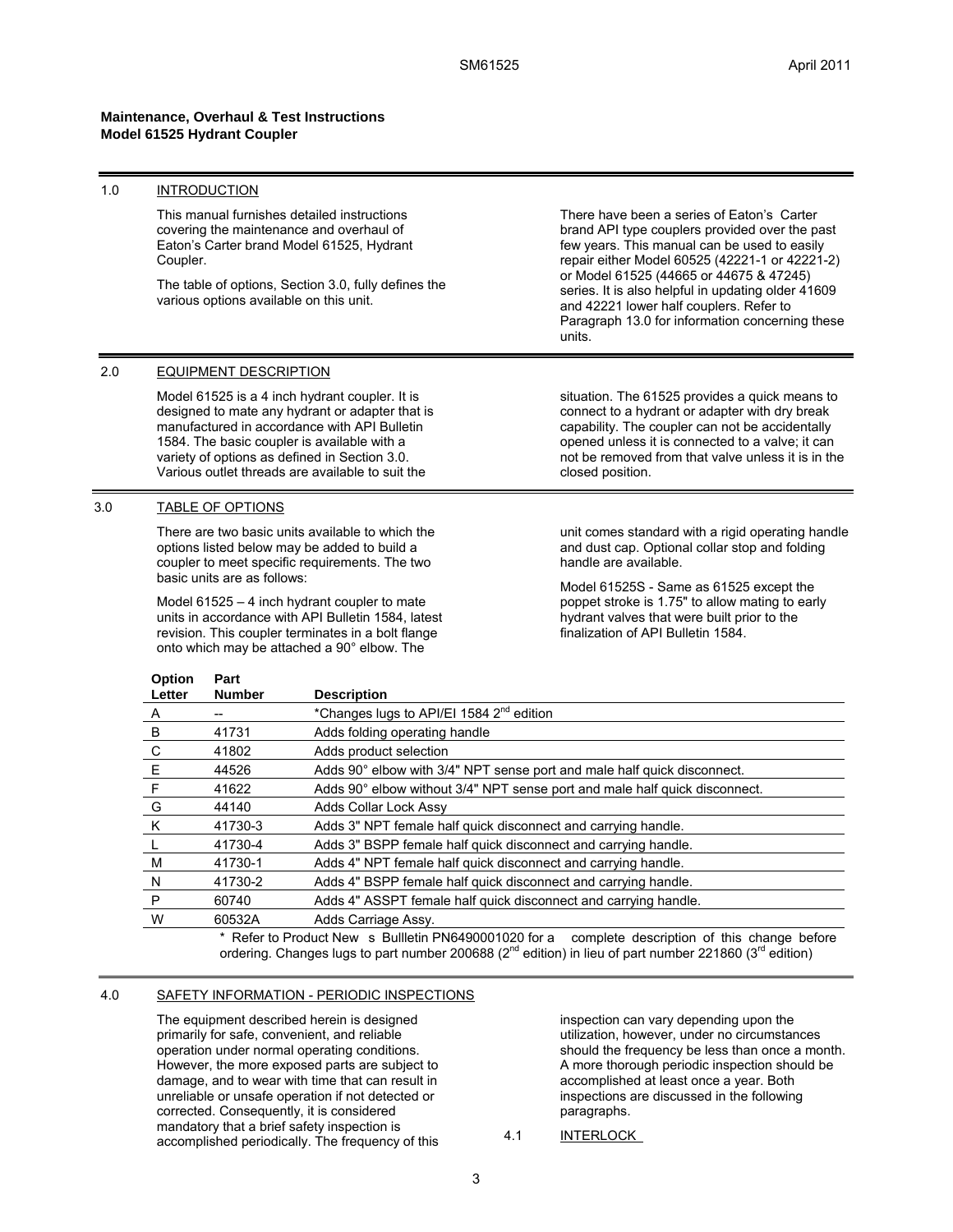The coupler incorporates an interlock feature that prevents it from being opened unless it is installed onto a hydrant or adapter. The unit may not be removed from the hydrant unless the operating handle has been moved to the closed position. An additional safety system has been made available, as Option G, to prevent the unit from being **blown off** the hydrant in the case where the hydrant valve adapter poppet fails to close. During the connection cycle, the interlock is automatically disengaged by the proper alignment of the coupler with the hydrant. During the disconnection cycle, it is necessary to manually depress the collar stop assembly (if Option G is selected) to allow the collar to be moved away from the hydrant valve and complete the cycle. Should there be a major leakage occur after the operating handle has been closed and before unlocking the collar stop, this indicates a failure of the hydrant valve poppet. One should first make sure that the hydrant valve pilot has been closed and then close the servicing valve on the hydrant valve before attempting to remove the coupler. If the leakage still is apparent, attempt to re-open the coupler to stop the leakage and then shut down the operation of the system prior to completely disconnecting the coupler to prevent a possible catastrophic spill.

### 4.2 QUICK DISCONNECT RETENTION METHODS

The female half of the quick disconnect assembly is connected to the male half by means of 24 balls that mate with a groove in the male half and are retained there by a sleeve around the outer diameter of the female half. The sleeve maintains inward pressure on the balls to keep them in the groove of the male half. The sleeve itself is maintained in place by a partially circular wire retaining ring. This ring engages coincidental grooves in the quick disconnect housing and the sleeve. The spreading of the retaining ring allows disengagement of the retaining ring from the sleeve groove and, therefore, movement of the sleeve away from the balls. A retainer plate is used to cover the retaining ring to prevent all but intentional spreading. The coupler should never be operated without the installation of this plate. A secondary locking ring is also provided to prevent the sleeve from moving away from the coupler unless it is intentional.

#### 4.3 CARRIAGE ASSEMBLY - OPTION W.

When utilized, the Carriage Assy (1-W) incorporates a torsion spring which can produce potential injury if the unit is not handled properly. Extending and retracting the castors of the unit should be done with care to prevent possible injury.

#### 4.4 MONTHLY PERIODIC INSPECTIONS

#### 4.4.1 Safety Inspections

Accomplish the following at least once each month: (An experienced operator should be able to accomplish these inspections in 30 to 45 seconds.)

While removing the Dust Cap (2-37) inspect the 16 Locking Lugs (2-33, 2-33A) to determine if any are missing, broken, bent, abnormally worn, etc. Verify that the Detent Pin (2-26) is extended and prevents collar extension. While holding the Collar (2-27) retracted, depress the Detent Pin (2-26) and release it to verify that it returns to the extended position. Examine the Collar (2-27) for excessive wear, cracks, or other damage. Verify that the Collar Stop Assembly (1- G) is in place and not bent, if Option G is chosen.

Reason: Missing, damaged, cracked, and abnormally worn or broken lugs can result in fuel pressure ejecting the coupler off the adapter with the poppet open. A stuck or malfunctioning detent pin can permit collar extension and accidental opening of the coupler poppet with the coupler disengaged from the adapter. The collar stop option, if present, prevents gross adapter poppet leakage from raising the collar and blowing the coupler off the adapter.

B. Visually inspect the closed Poppet (2-15, 2-15A or 2-15F) for signs of abnormal positioning. Visually inspect the molded rubber seal for cracks and tears.

Reason: Abnormal poppet retraction or extension indicates a compression or tension failure of portions of the internal linkage that could either result in a mid-position jam or complete separation of the linkage and accidental poppet opening. Damage to the molded seal can result in coupler connected external leakage or coupler disconnected poppet leakage.

If the unit incorporates Product Selection (Option C), verify that it is properly installed and that the bolt heads do not extend above the adjacent collar surface.

Reason: Improper product selection installation will, at the very least, result in an unnecessary connection delay, and at the worst, permit connection to the wrong product.

D. Inspect the poppet operating Handle (2-1) for bent, worn, broken, or missing pieces on the round cam-like surface. Inspect the adjacent surface of the collar.

Reason: The round portion of the handle locks the collar in the engaged, extended position. Broken, bent, or missing portions of this handle or of the collar may permit accidental collar retraction with the poppets open that could result in the coupler being ejected from the adapter.

E. Visually inspect the socket head Screws (2-2) or (7-19) securing the coupler housing to the elbow for security of installation and damage. If the Carriage Assembly (1-W) is present, Bolts (7-19) holding the Flange (6-9) to the unit must have hex heads. Check torque of these Bolts (7- 19) to assure that they are tightened to  $90 \pm 10$ in.-lbs. (104  $\pm$  12 kg-cm). If the Bolts (7-19) are found to be loose damage to the Elbow (1-1) threaded holes may have occurred and further inspection in accordance with paragraph 4.5.O should be carried out.

#### Reason: Self-explanatory.

F. Visually inspect the female half quick disconnect to verify that the ball retaining sleeve is fully engaged, and that the ring retainer is secured by two lockwired screws so that the two ends of the retainer ring extend through the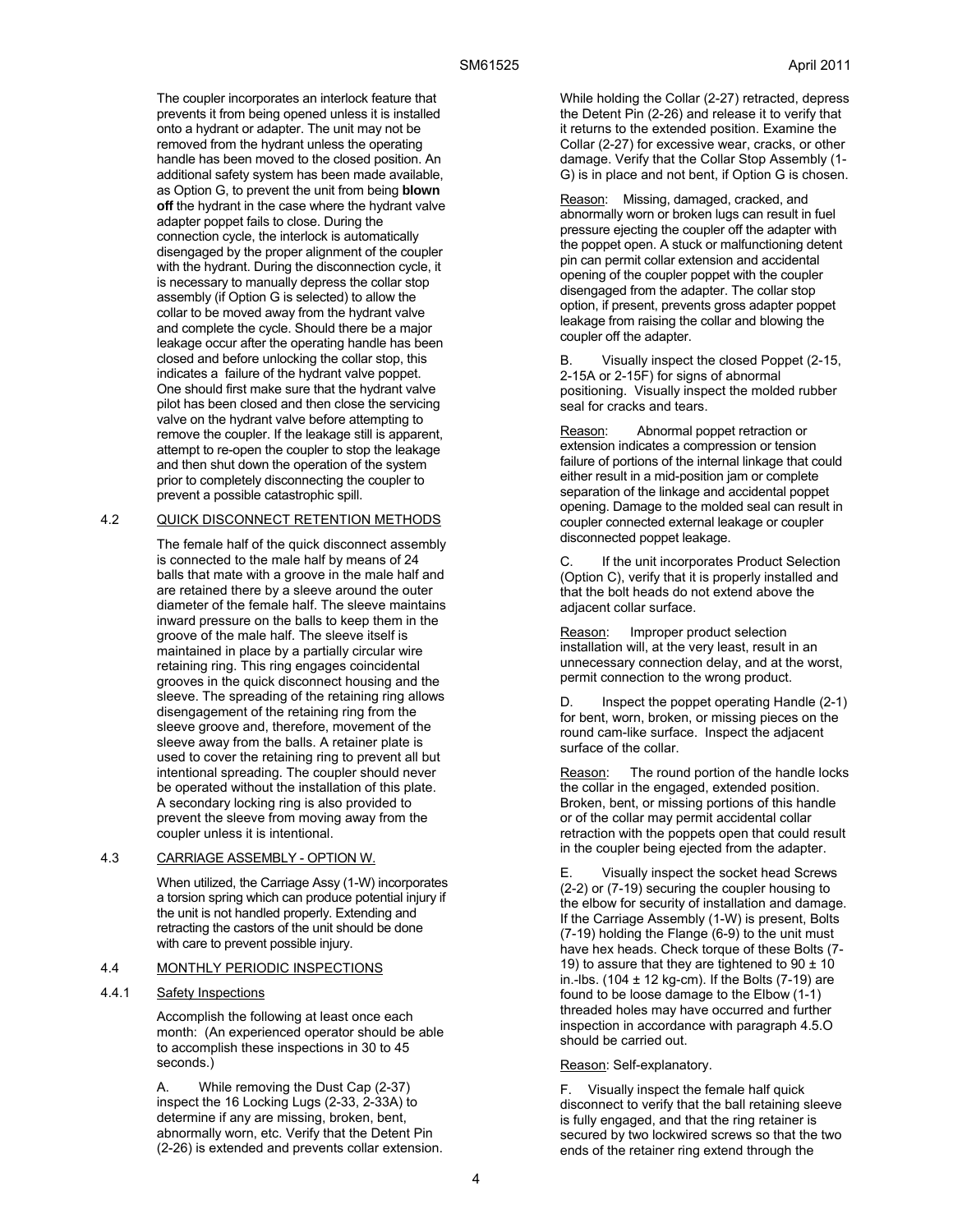remaining two holes in the ring retainer. Verify that the lock ring is engaged in the safety groove immediately adjacent to the ball retaining sleeve.

Reason: See WARNING below.

### **WARNING:**

Improper (or omission of) safety locking and lockwiring of the female half quick disconnect can result in accidental separation of the disconnect at high pressures and/or flow rates resulting in a potentially unsafe and undesirable product spill that could result in personal injury.

G. During usage briefly inspect unit for unusual operation, external leakage, etc.

H. If the Carriage Assembly (1-W) is used, check to see that the Bolts (7-19) securing it to the unit have hex heads. Check to assure that the mounting Flange (6-9) of the Carriage Assembly (1-W) is not mounted flush to the flange on the coupler lower half. A single piece spacers or a stack of Washers (7-18), as shown in Figure 7, should be present. If neither is present, or the Bolts (7-19) do not have hex heads, take the unit out of service and repair using kit number 80898. The length of the Bolts (7-19) should be checked in accordance with paragraph 10.7.

J. During operation, check for seal leakage between the upper and lower halves of the units. If leakage is apparent, check for loose bolts that hold the two halves [and the Carriage Assy (1-W), if present] together. The unit should be removed from service for further inspection and repair.

### 4.5 EXTENDED PERIODIC INSPECTIONS - (ANNUAL INSPECTION)

In addition to the safety inspection advocated above, a more extended inspection should be accomplished. It will be necessary to provide a container to capture entrapped fuel during the following inspection. The parenthetical numbers are the item numbers in the list of materials in the referenced tables.

Refer to paragraph 8.1 for method of separating female half quick disconnect from the hose quick disconnect. Capture spilled fuel in a suitable container.

B. Inspect female half quick disconnect. Inspect Balls (3-9) for chips, flat spots, or excessive wear. Inspect ball retaining Sleeve (3- 7) for cracks and wear from the Balls (3-9). Inspect Housing (3-6) for cracks or thread damage.

C. Inspect housing outlet O-ring (1-4) for damage. If damaged, replace with new part. Inspect ball race Rings (1-3) for brinelling (indenting of the material by the Balls (3-9)) and other indications of damage. Replace brinelled or damaged ball race Rings (1-3). Remove outer ball race Ring (1-3) and measure the smallest wire diameter. Replace the ball race ring if the smallest wire diameter is 0.123 inch (3.12 mm) or less. Reinstall an acceptable ball race Ring (1-3).

D. Conduct the Coupler Lower Half inspection detailed in paragraph 8.4. If the specified Wear Gauge is not available then continue with the inspections detailed in paragraphs E and F below as an alternative. The use of the Wear Gauge is preferred and will give more positive results.

E. Grasp opposite sides of the Collar (2-27) with the fingers while depressing the spring loaded Detent Pin (2-26) with one thumb. The Collar (2-27) will move to the engaged position, away from the Poppet Operating Handle (2-1 or 1-B). Verify that the 16 Lugs (2-33, 2-33A) cannot be depressed back into the collar with the Collar (2-27) extended.

F. Inspect 16 coupling Lugs (2-33, 2-33A) very closely for wear, cracks or damage. If any Lugs (2-33, 2-33A) are cracked, damaged, missing, or worn locally beyond 0.030 inch (0.76 mm), the unit is unsafe and should be withdrawn from service and completely overhauled. This inspection may be made by comparison with a new Lug (2-33, 2-33A).

Press the tip of one Lug (2-33, 2-33A) inward until stopped by the Collar (2-27). While holding the Lug (2-33, 2-33A) inward, rotate the Collar (2-27) through 360° to determine whether any grooves have been pressed into the Collar (2-27) by the Lugs (2-33, 2-33A) during previous misuse. If such grooves are evident, they will alternately cause the Lug (2-33, 2-33A) to move out and in when it is pressed against the Collar (2-27). If grooves are felt, the coupling is unsafe and should be removed from service and completely overhauled.

Alternately press each Lug (2-33, 2-33A) against the Collar (2-27) to determine which lug protrudes the least distance through the body slot. Then, while holding the Lug (2-33, 2-33A) against the Collar (2-27), use a scale to measure the inward distance the lug tip protrudes from the adjacent body inside diameter. If the measured distance is less than 0.15 inch (3.8 mm) the coupling is unsafe and should be removed from service and completely overhauled.

G. Carefully operate the Poppet Operating Handle (2-1 or 1-B) to the open position while capturing trapped fuel in a suitable container. Operation should be smooth and even.

Note: The molded rubber Nose Seal (2-17) which is normally contained either by the Poppet (2-15) or the pit adapter face, may extend with the Poppet (2-15) contingent on the relative friction between the Poppet (2-15) and the Nose Seal (2-17) and that between the same Nose Seal (2-17) and the O-ring or Quad-ring (2-18) and Housing (2-5). Do not be alarmed if this occurs. Use the opportunity to inspect the Wave Washers (2-19 or 19A) for damage. (Note that the newer designed Wave Washer (2-19A) is a single piece unit and replaces all four of the Wave Washers (2-19)). The seal Oring or Quad-ring (2-18) may also be replaced if it appears scrubbed. Note that when the Quad-ring (2-18) is used in lieu of an O-ring, there should be four, not three Wave Washers (2-19) or the single stack Wave Washer Assy (2-19A). Reposition the Wave Washers (2-19) or (2-19A) and install the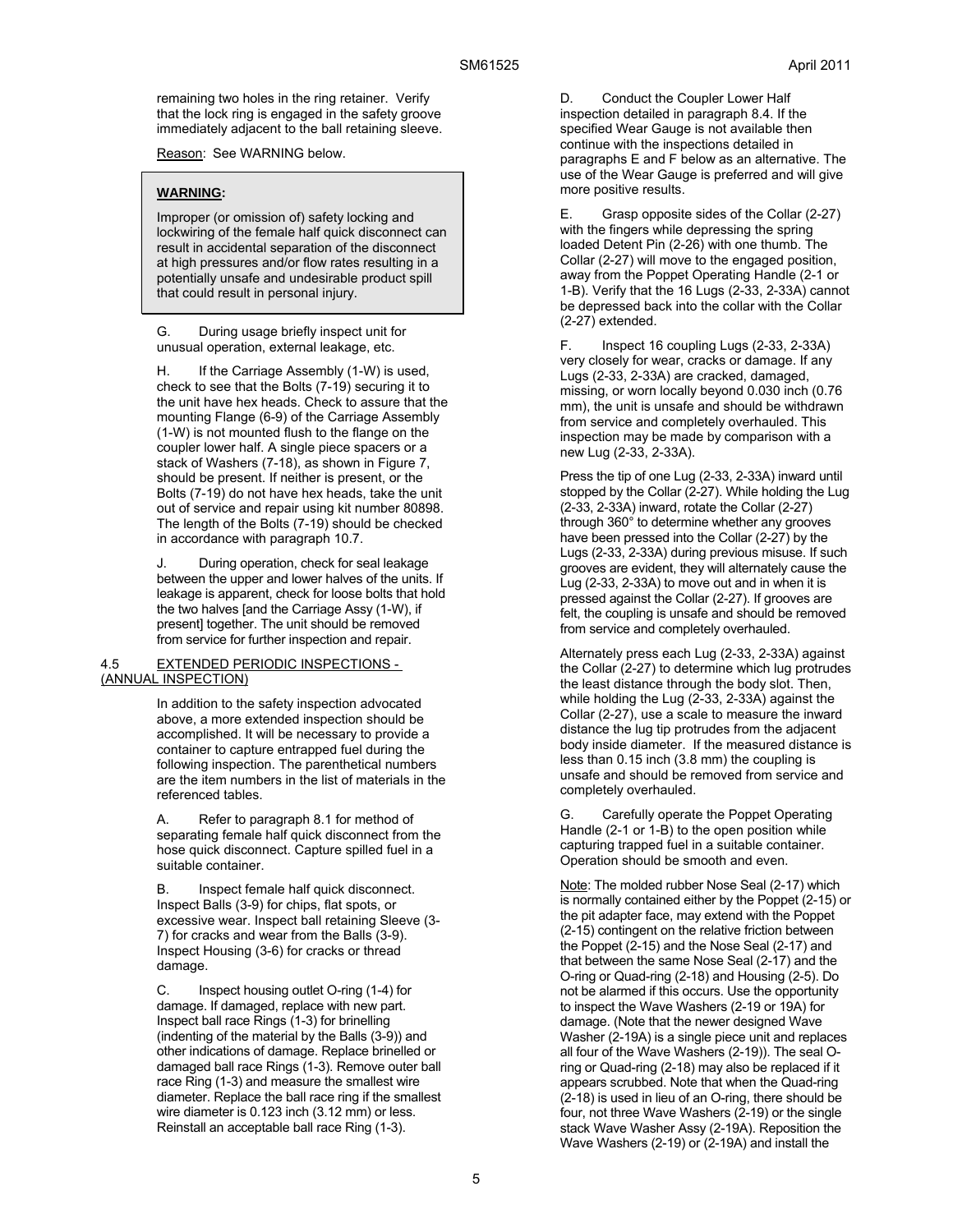Quad-ring or O-ring (2-18) onto the Nose Seal (17) prior to closing the Poppet (2-15). If an O-ring (2- 18) is utilized, three Wave Washers (2-19) or the single unit (2-19A) may be used.

Inspect the molded rubber Nose Seal (2-17) for damage, tears, etc. on both the adapter and poppet sealing surfaces.

I. Depress the Collar Stop Assy (1-G), if present, and verify that the Collar (2-27) cannot be retracted with the Poppet Operating Handle (2-1 or 1-B) in any position but the full closed position.

J. With the Poppet (2-15) closed and the Collar Stop Assy (1-G), if present, depressed, push the Collar (2-27) to the retracted position while observing that the spring loaded Detent Pin (2-26) extends and locks Collar (2-27).

K. With the Poppet (2-15) closed, precisely measure the distance between outer surface of the molded seal and the adjacent surface of the coupler body at two places 180° apart. If the average of these two measurements exceeds 0.100 inch (2.54 mm), the internal linkages are excessively worn and the coupler should be

### 5.0 TROUBLESHOOTING AND MINOR REPAIR

General trouble shooting analysis and minor repair actions are as follows:

5.1 Trouble: Collar (2-27) will not drop or extend during engagement.

#### Probable Cause:

- A. Coupler improperly positioned.
- B. Product Selection not mated or incorrectly set.

#### Remedy:

A. Use one hand to relieve hose weight while using the other hand to center and square coupler to adapter.

B. Rotate Collar (2-27) until Product Selection mates. If adapter flange incorporates a tab, align strip or arrow on Collar (2-27) with tab. Verify that adapter and coupler Product Selection is intended to mate.

C. Square coupling face to adapter to assure that the Detent Pin (2-26) is depressed. If hole in Body (2-5) in which Detent Pin (2-26) is housed is egg shaped it may be difficult to depress.

D. Collar (2-27) may be out of round.

5.2 Trouble: Poppet Operating Handle (2-1 or 1-B) cannot be moved in open direction.

> Probable Cause: Collar (2-27) is not engaged, removing physical safety interlock between Poppet Operating Handle (2-1 or 1-B) and Collar  $(2-27)$ .

Remedy: Fully engage Collar (2-27). See 5.1 above.

withdrawn from service and completely overhauled.

L. If the unit contains Option C, Product Selection, inspect for security, effectiveness and damage. Verify that product selector bolt heads are flush to 0.03 inch (0.76 mm) below the adjacent Collar (2-27) surface.

N. Lubricate unit outlet O-ring (1-4) with petroleum jelly. Reassemble and safety lock the female half quick disconnect per paragraph 10.8C.

O. Check the mating flange on the Elbow (1-1) with the Body (2-5) for damage to the threaded holes or the wall of the Elbow (1-1).Check the wall between the inner diameter of the coupler upper half Elbow (1-1) and the threaded holes. The diameter should be smooth and continuous with no evidence of bulging or hairline cracks. If the wall is bulged or cracked, the threads are already over stressed and the part is no longer safe for use. The coupler Elbow (1-1) will have to be replaced. Reference Figure 8 for assistance. Check to be sure that the correct length of fasteners is being used on the Carriage Assembly (1-W) as noted in paragraph 9.7.

5.3 Trouble: Poppet Operating Handle (2-1 or 1-B) rotates easily for approximately 45° in the open direction and then a high resistance is felt.

> Probable Cause: This is normal if the adapter is pressurized.

Remedy: Continue to apply moderate pressure to the Poppet Operating Handle (2-1 or 1-B) in the poppet open direction until the pressure equalizes and the poppet opens easily.

5.4 Trouble: External leak between Coupler Lower Half (1-5) flange and Elbow Assy (1E or F).

#### Probable Cause:

- A. Flange Bolts (2-2) or (7-19) loose.
- B. O-ring (2-10) damaged.
- Remedy: Refer to Figures 1 and 2:

A. If Carriage Assembly (1-W) is present, before retightening the bolts, the Bolts (7-19) should be removed and the length of the shank checked. The length should be  $1 19/32 \pm 1/32$ (40.5 mm). This applies to the four Bolts (7-19) affixing the Flange (6-9) to the unit. The other two Screws (2-2) should be 1 inch (25.4 mm) long. If the Bolts (7-19) are not the correct length, replace them with new ones from kit 80989. Tighten socket head Screws (2-2) or Bolts (7-19) to 90  $\pm$ 10 inch pounds (104  $\pm$  12 kg-cm) and recheck for leakage.

### **CAUTION!**

If the Bolts (7-19) were not the proper length (too short) the threads in the Elbow (1-1) may have already been damaged beyond use. See paragraph 9.5 for inspection procedure.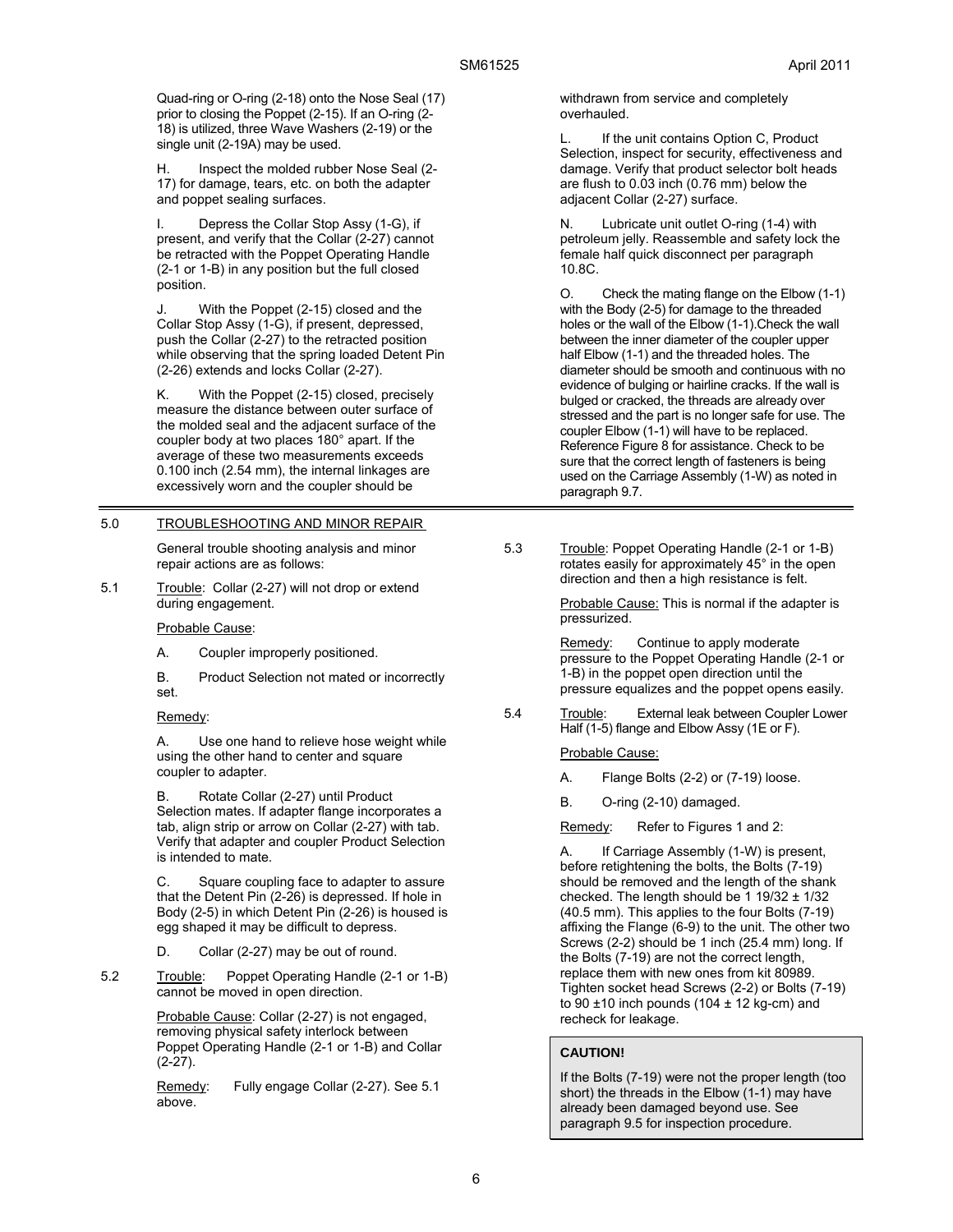#### B. Replace O-ring (2-10) as follows:

1. Use suitable container to capture entrapped fuel. Verify coupler is depressurized. Remove six socket head Screws (2-2) or (7-19) is used, six Washers (2-3), and Dust Cap (2-37).

2. Carefully separate Elbow Assy (1E or F) from coupling Body (2-5). Remove and discard O-ring (2-10).

3. Lubricate new O-ring (2-10) and carefully place over pilot on Body (2-5).

4. Carefully assemble Elbow Assy (1E or F) to Coupler Lower Half (1-5), reinstalling six Washers (2-3), Dust Cap (2-37) and six socket head Screws (2-2) or two Screws (2- 2) and the four Bolts (7-19) if the Carriage Assembly (1-W) is used. Torque screws to  $90 \pm 10$  inch pounds (104  $\pm$  12 kg-cm).

5. Pressure check new O-ring (2-10) installation at 5 and 150 psig fuel pressure, if possible. If not possible, carefully observe for leakage during next use.

#### 5.5 Trouble: External leak between disconnect halves.

Probable Cause: Damaged O-ring (1-4).

Remedy: Remove and replace O-ring (1-4) as follows:

A. Use suitable container to capture entrapped fuel. Refer to paragraph 7.1 for correct method of separating disconnect.

With disconnect separated, remove and discard O-ring (1-4). Lubricate with petroleum jelly and carefully install new O-ring (1-4).

C. Reconnect, safety and lockwire disconnect assembly per paragraph 10.8C.

Leak check at 5 and 150 psig fuel pressure, if possible. If not, carefully observe joint during next operation.

5.6 Trouble: Leak at Poppet Operating Handle (2-1 or 1-B).

> Probable Cause: O-ring (2-25) damaged, worn or scrubbed.

Remedy:

A. O-ring (2-25) can be replaced without removing the coupling from the hose, however, the dispenser may be out of service for a shorter time if the coupler is replaced with a spare coupler and repair is accomplished on the bench. The hose should be depressurized and drained. Separation of the disconnect may be the simplest method of draining the hose.

#### **WARNING:**

**Assure that the hose is not pressurized.** 

With the coupler held over an adequately sized container, depress the Detent Pin (2-26) and extend the Collar (2-27), operate the Poppet Operating Handle (2-1 or 1-B) in the open

direction, opening the Poppet (2-15) to drain the hose. Close the Poppet (2-15) when the hose is drained, depress Collar Stop Assy (1-G), if present, and retract the Collar (2-27) releasing the spring loaded Detent Pin (2-26).

C. Remove Bolt (2-6), lock Washer (2-7), and Washer (2-8). Remove poppet operating Handle (2-1 or 1-B), Key (2-9), and outer shaft seal Bearing (2-24). Use a sharp pointed instrument or pin to remove old O-ring (2-25). Lubricate new O-ring (2-25) with petroleum jelly or equivalent. Use clean, lint-free cloth dipped in clean fuel or solvent to clean the sealing surfaces of the Crank Shaft (2-20) and Body (2-5). Carefully install new, lubricated O-ring (2-25) using clean, smooth blunt instrument to seat it properly. Inspect O-ring (2- 25) to verify that it is not twisted.

D. Reinstall outer shaft seal Bearing (2-24), poppet operating Handle (2-1 or 1-B), Key (2-9), Washer (2-8), lock Washer (2-7), and Bolt (2-6). Torque Bolt (2-6) to  $90 \pm 10$  inch pounds.

E. If possible, connect this coupler to a pressurized adapter and open Poppet (2-15). Observe the Crank Shaft (2-20) for leakage through several poppet opening and closing cycles.

5.7 Trouble: External leakage between unit and adapter or hydrant with unit engaged and Poppet (2-15) open.

Probable Cause:

- A. Damaged adapter sealing surface.
- B. Damaged Nose Seal (2-17).
- C. Damaged or worn Quad-ring or O-ring (2- 18).

D. Missing, damaged, broken, or ineffectual Wave Washers (2-19 or 19A).

### Remedy

A. Replace or repair hydrant adapter.

B. Inspect Nose Seal (2-17) for tears, abrasions, blisters, bond failure, etc. If none are found, proceed to Remedy (C). If seal is damaged or otherwise defective, remove coupler from service and replace Nose Seal (2-17) on the bench as follows [If later multi-piece Poppet (2- 15A) is being used skip paragraphs 1 & 2]:

1. Separate Elbow Assy (1E or F) from Coupler Lower Half (1-5) in accordance with paragraph 5.4, remedy B, steps 1 and 2.

2. Remove Cotter Pin (2-11), Washer (2- 12) and Bearing (2-13). Rotate Link (2-16) slightly to free Link (2-16) from Crank Shaft (2-20). Slide Poppet (2-15), Pin (2-14) and Link (2-16) toward connection end of coupler until Pin (2-14) can be removed, separating Poppet (2-15) from Link (2-16).

3. For units with Poppet (2-15A) only. - Open Poppet (2-15A) by depressing Detent Pin (2-26) and sliding Collar (2-17) forward, then rotate Handle (2-1) to the open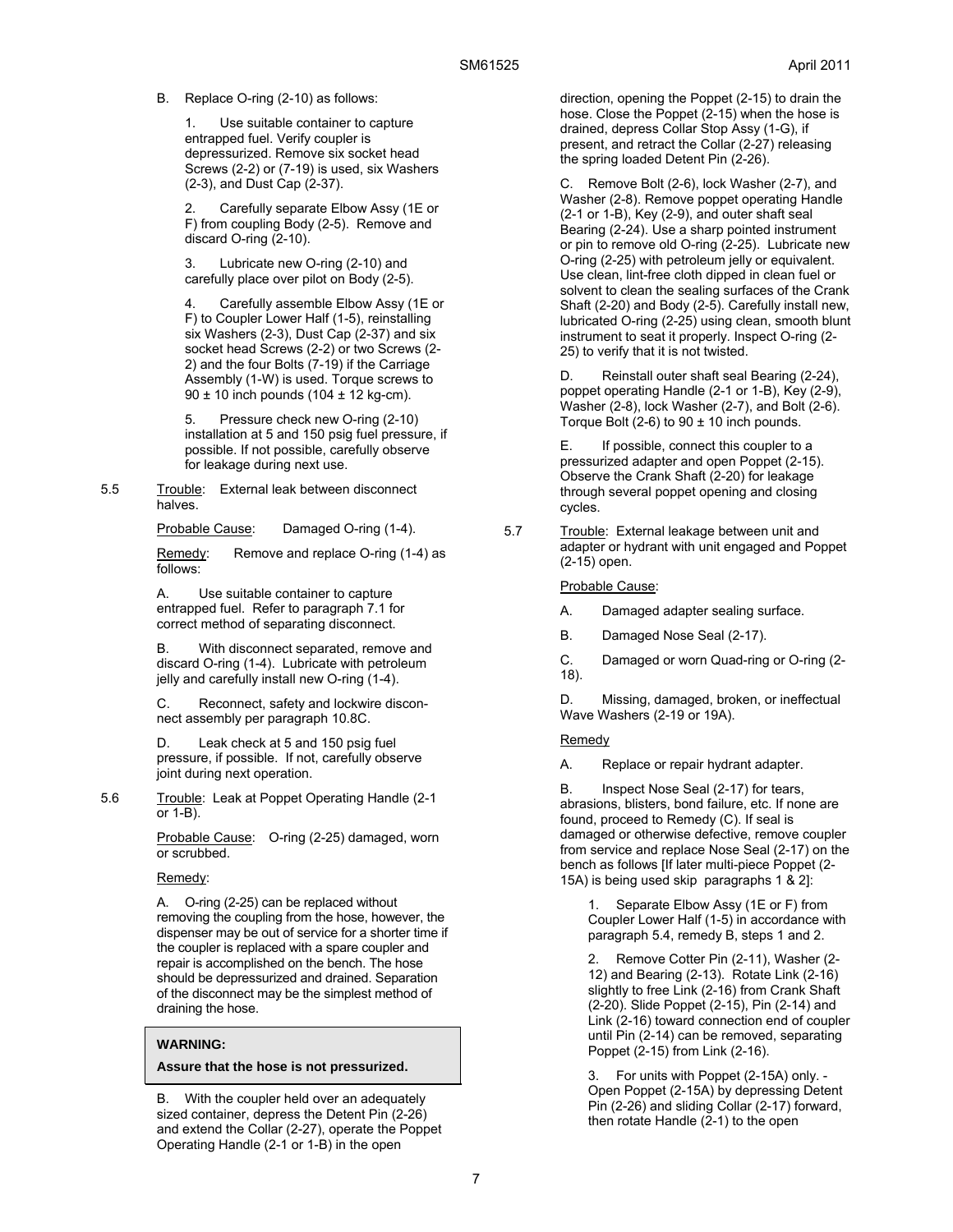position. Drain the unit in an appropriate basin or tank.

Remove Screws (2-15B) from Poppet Assembly (2-15A) or (2-15F). Remove Poppet (2-15C) and O-ring (2-15D). Discard O-ring (2-15D). Continue on with paragraph 4 - 8.

4. Grasp Nose Seal (2-17) with fingers and pull it out of the Body (2-5) bore. Discard Nose Seal (2-17). Remove and discard Oring or Quad-ring (2-18). Use opportunity to inspect Wave Washers (2-19 or 19A) for damage and quantity. Remember four are required if the Quad-ring (2-18) is used in lieu of the O-ring (2-18).

5. Use clean, lint-free cloth soaked in clean solvent or fuel to clean out Body (2-5) bore, and Poppet (2-15).

6. Lubricate new O-ring or Quad-ring (2- 18) with petroleum jelly and assemble it over new Nose Seal (2-17). Insure that O-ring or Quad-ring (2-18) is not twisted.

7. Position Wave Washers (2-19 or 19A) in Body (2-5) bore.

NOTE: Once used, Wave Washers (2-19), if present, take a set which causes the wave pattern to form a different shape. If used, rotate the Wave Washers (2-19) to obtain the best fit between washers prior to installation. Some models use a two piece Wave Washer (2-19A) which is approximately one and one-half times a single piece unit. The unit is not broken, it is intended to be that way.

Carefully insert new Nose Seal (2-17) in Body (2-5) bore, ensuring that new O-ring or Quad-ring (2-18) is not pinched.

8. On units with Poppet Assembly (2-15A) or (2-15F) (multi-piece units) - Assembly new O-ring (2-15D) to the Shaft (2-15E) or (2-15G) after lightly lubricating it. Install Poppet (2-15C) to the Shaft (2-15E) or (2- 15G) and Screws (2-15B). Torque the Screws (2-15B) to 10 ± 1 in.-lbs. (138 ± 13 kg-cm). If running torque of Screws (2-15B) is less than 6 in.-lbs. (83 kg-cm) replace the Screws (2-15B) with new ones. Skip to paragraph 10.

9. Insert Link (2-16) into Body (2-5) bore so that bump on Link (2-16) is in the longest slot in bore. Place Poppet (2-15) clevis over Link (2-16) and insert Pin (2-14). Then press Poppet (2-15) back into bore so Pin (2-14) is captured. Slightly rotate Link (2-16) and insert Link (2-16) hole over lug of Crank Shaft (2-20). Slide Bearing (2-13) through hole in Link (2-16) and on to lug of the Crank Shaft (2-20). Fasten Link (2-16) and Bearing (2-13) to the Crank Shaft (2-20) with Washer (2-12) and Cotter Pin (2-11).

10. Close and open Poppet (2-15) several times. Then close Poppet (2-15), depress Collar Stop Assy (1-G), if present, and retract Collar (2-27) to retracted position.

11. If removed, reassemble Coupler Lower Half (1-5) to Elbow Assy (1E or F) and conduct coupler functional, proof pressure and leakage tests per paragraphs 11.3, 11.4 and 11.5.

C. Replace damaged or worn O-ring or Quadring (2-18) as follows:

1. Depressurize, drain fuel, and open Poppet (2-15) as described in paragraph 5.6.

#### **WARNING:**

Verify that coupler is not pressurized before opening Poppet (2-15).

2. With Poppet (2-15) open, carefully grasp Nose Seal (2-17) and pull out of Body (2-5).

NOTE: Nose Seal (2-17) cannot be pulled over Poppet (2-15).

3. Grasp old O-ring or Quad-ring (2-18) and stretch until it passes over Nose Seal (2-17). Use clean, lint-free cloth soaked in clean solvent or fuel to clean sealing diameters of Nose Seal (2-17) and Body (2- 5) bore. Lubricate a new O-ring or Quad-ring (2-18) with petroleum jelly and stretch until it passes over Nose Seal (2-17). Position new O-ring or Quad-ring (2-18) on Nose Seal (2- 17) sealing diameter and ensure that it is not twisted. Verify that the correct number of Wave Washers (2-19 or 19A) (four for 2-19 and one for 2-19A) are in proper Body (2-5) bore. Carefully press Nose Seal (2-17) into Body (2-5) bore, exerting care to prevent pinching O-ring or Quad-ring (2-18).

4. Close and open Poppet (2-15) several times. Then, depress Collar Stop Assy (1-G), if present, and retract Collar (2-27), ensuring that Detent Pin (2-26) has extended, and locked Collar (2-27).

5. If possible, test seal by connecting coupler to pressurized adapter and observing interface for leakage.

D. Damaged, broken or ineffectual Wave Washers (2-19 or 19A): Proceed as in (C) above, to inspect Wave Washers (2-19 or 19A). If any of the Wave Washers (2-19 or 19A) are damaged, cracked, or broken, proceed as in (B) remedy (above) to replace damaged Wave Washers (2- 19 or 19A), and do not replace Nose Seal (2-17) unless it is also damaged.

5.8 Trouble: Leakage past Poppet (2-15) seal with coupler disengaged.

Probable Cause:

A. Damaged Poppet (2-15) sealing surface or O-ring (2-15D.

B. Damaged molded rubber on Nose Seal  $(2-17)$ .

Remedy: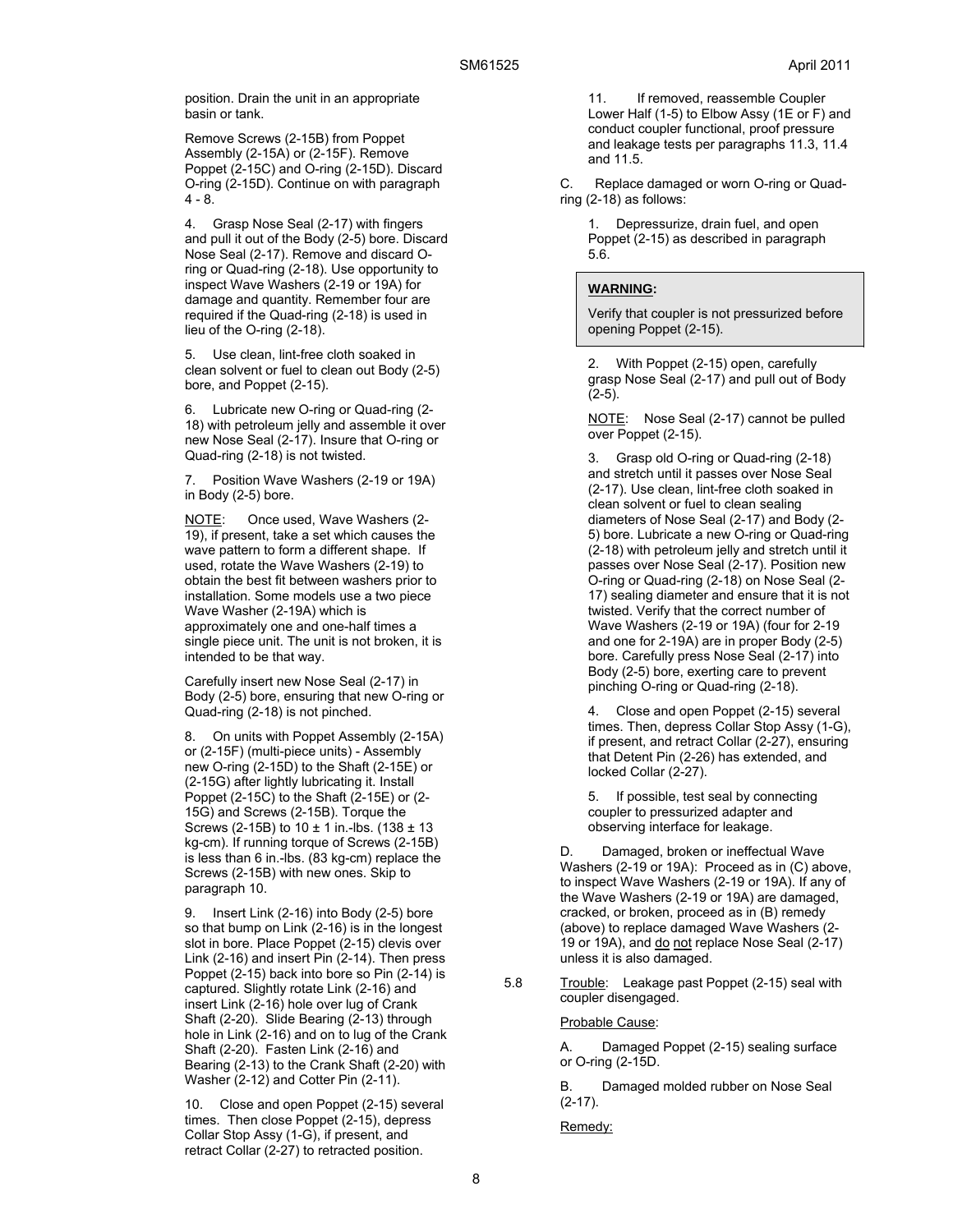Isolate problem by reducing pressure in the nit and draining unit, and opening poppet as described in paragraph 5.6. Inspect Poppet (2- 15) or (2-15C) sealing surface and Nose Seal (2- 17). Replace damaged component or components per paragraph 5.7 remedy B. Replace O-ring (2-15D). Disassemble only to the extent necessary to replace either the Poppet (2- 15) or (2-15C) or Nose Seal (2-17). Replace Oring or Quad-ring (2-18) if Nose Seal (2-17) is replaced.

5.9 Trouble: Excess force required during last portion of poppet closing travel.

### 6.0 INSTALLATION

#### 6.1 CONNECTION TO HOSE

6.2 The installation of the 4-inch coupler to the hose is contingent of the optional outlet arrangement incorporated in the specific unit. The E or F option elbow with its male half quick disconnect will connect to any of the five various sized outlet threaded female half quick disconnects with carrying handle. A proper pipe thread lubricant should be used when tightening the female half quick disconnect to the hose thread.

> Holes have been provided in the Screws (3-4) used to lock the Sleeve (3-5) in place. It is recommended that these screws be lockwired to further prevent loosening during service.

#### 6.2 CONNECTION TO HYDRANT VALVE OR ADAPTER

The coupler is connected to the hydrant or adapter by using the following steps:

 Align the coupler inlet with hydrant valve or adapter and allow it to rest upon the mating surface of same.

 Push collar away from the coupler, toward the hydrant valve until the collar is locked in the down position. If Option G is utilized the collar stop assembly will automatically snap outward to lock collar in the down position. If product selection (option C) is utilized, it will be necessary first to rotate the collar until the three vacant slots in the face of the collar match up with the three extended bolts on the mating hydrant. The collar should then slide down onto the valve.

 The unit can then be opened. During the opening cycle, the handle will meet with resistance, especially if the hydrant valve is pressurized. A pressure equalizing valve should be provided in the poppet of the hydrant or adapter, otherwise it will be nearly impossible to open the coupler against pressure. Damage to the coupler may occur to the internal mechanism. The force resisting opening of an Eaton Carter brand hydrant valve is composed of two factors, poppet spring force plus any force created by fuel pressure in the hydrant. The normal spring force is approximately 20 pounds and the pressure force is equal to over 125 pounds for each 10 psi present. In addition to the forces attributed to the hydrant, there are forces presented by the coupler itself. The initial movement of the operating handle to get it **over center** is resisted by a stack of wave washer

#### Probable Cause:

A. Steady force had not been applied to poppet operating Handle (2-1 or 1-B) long enough to permit relief valve to vent trapped fluid downstream, relieving the hydraulic lock.

B. Pressure trapped downstream of unit.

#### Remedy:

A. Apply steady moderate force until poppet closes.

B. Vent trapped pressure.

springs on the nose seal plus seal friction. Under even severe weather conditions, the coupler can be opened by the application of less than 30 pounds force applied to the handle. The presence of a pressure equalization valve in the hydrant will necessitate a slow deliberate opening of the handle to allow time for the pressure to equalize across the hydrant poppet. An attempt to quickly open the handle may result in internal damage to the unit.

It should be noted that API Bulletin 1584 does not cover the need for a pressure equalizing valve. This results in the hydrant valve manufacturers having different dimensions for the location of the operating tip of the valve. There is some incompatibility between the various hydrants and couplers if they are intermixed. The result can be either one of considerable leakage during hookup or non-function of the equalizing valve making it very difficult to achieve connection.

#### 6.3 DISCONNECTING FROM HYDRANT VALVE OR ADAPTER

The following steps should be taken to disconnect the coupler from the mating unit:

 Close the flow control Handle (2-1 or 1-B) of the coupler. **Note: This handle should not be used to close the coupler against flow.** Another means of stopping flow should be utilized in the system, i.e. lanyard or deadman control.

 Pull upward on the collar with both hands to retract it from the hydrant. If Option G is present, with the heel of the right hand pressing downward on the collar stop to unlock it, pull the collar to the up, locked position.

 The coupler can then be lifted away from the hydrant.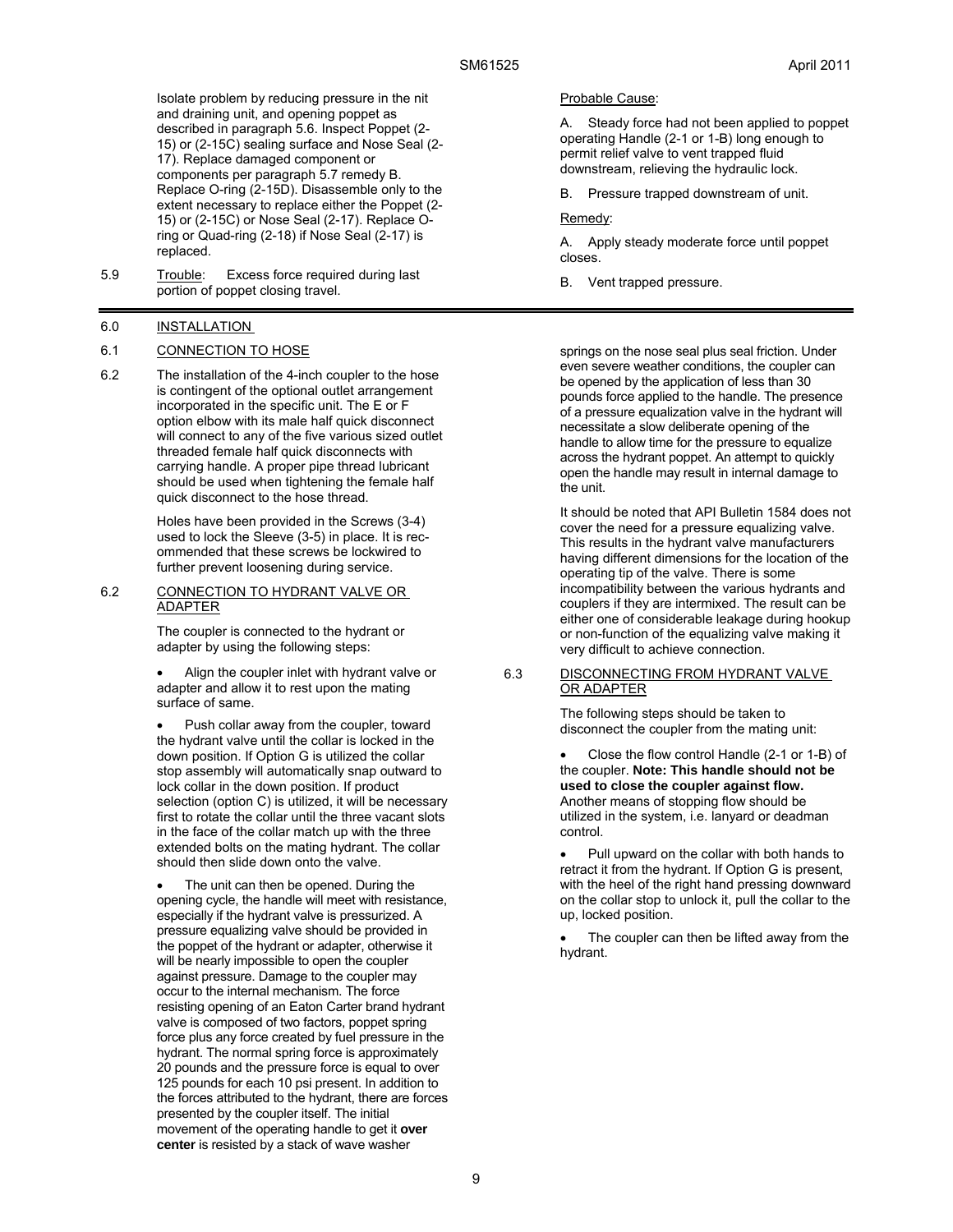### 7.0 SPECIAL TOOLS

The following special Eaton Carter brand tools are recommended for use during the maintenance of the coupler:

- 61362 Wear Gauge Inspects completely assembled couplers to indicate wear.
- 60505D or 61526D 4" API Adapter for use in testing the unit.

### 8.0 DISASSEMBLY

Refer to Figures 1-5 for exploded views of the unit to assist in disassembly. The numbers mentioned herein are those shown in one of these figures.

### 8.1 OUTLET CONNECTION TO HOSE

Refer to Figure 3. Unless there is a need to replace or repair any parts of the female half of the quick disconnect, it may be left on the hose. Excessive wear of the inside diameter of the Sleeve (3-7) can be a cause of external leakage from the O-ring (1-4). Removal of the coupler from the female half quick disconnect may be accomplished in the following manner:

A. Note the method used to lockwire the two Screws (3-4) to assure correct reassembly. Break the Lockwire (3-2) and remove the Screws (3-4). Remove the Retainer Plate (3-5). Note that the Housing (3-6) incorporates two lock ring grooves. The Lock Ring (3-2) should be installed in the groove closest to the Sleeve (3-7) during operation. Move it to the groove farthest from the Sleeve (3-7).

B. Grasp the outside diameter of the Sleeve (3- 7) with the fingers while using the thumbs to spread the ends of the Retaining Ring (3-9). The Sleeve (3-7) may then be moved toward the outlet (hose) end of the unit until stopped by the Lock Ring (3-2), unloading the Balls (3-9) that lock the coupler to the quick disconnect. The Female Half Quick Disconnect (1-K-N & P) may be removed from the coupler. Considerable force may be required due to the presence of an o-ring seal used between the two halves.

C. Remove the Lock Ring (3-2) from the Housing (3-5). Spread the Retaining Ring (3-9) to keep it from catching in either of the other two grooves in the Housing (3-5) as you slide the Sleeve (3-7) off of the Housing (3-5). Take care to catch the Balls (3-9) in a container to prevent losing them as the Sleeve (3-7) releases them.

### 8.2 PRODUCT SELECTION SET

If the unit incorporated option C, Product Selection, it is not necessary to remove the Bolts (1-C) from the Collar (2-27) unless there is apparent damage to one of the Bolts (1-C) or the position desired is to be changed. Note that there are six potential positions, numbered 1 through 6. There are two other unmarked slots. The mating unit should have three studs or bolts protruding from it that match the three slots in which there are no bolts. The numbered position that has no bolt is the **set** position.

8.3 ELBOW ASSEMBLY, Options E or F

Refer to Figure 1 to identify the part numbers. Newer units have been changed to eliminate the lockwire from the Screws (2-2). Self-locking thread inserts have been installed within the Elbow (1-1) to provide the locking. The Screws (2-2) still retain the holes for lock wire purposes at the option of the customer. Remove the lockwire, if present, Screws (2-2) and Washers (2-3). The Dust Cap (2-37), if present, will be removed with these items also. If present, removal of the Collar Stop Assembly (1-G) will also be achieved. Set the Collar Stop Assembly (1-G) aside for now. Separate Coupler (1-5) from Elbow (1-E or F). Remove and discard O-ring (1-4). Do not remove the Wear Rings (1-3) unless replacement is necessary.

On Option E, Elbow with Sense Port, do not remove Plug (1-2) unless replacement is required.

8.4 PRE-DISASSEMBLY INSPECTION OF COU-PLER SUBASSEMBLY

> It is recommended that Coupler Wear Gauge, part number 61362, be utilized prior to disassembly of the coupler. The wear gauge is designed to give a quick, convenient and accurate method of checking aggregate wear of all related parts in the coupler. The following instructions are provided to assist in utilizing the wear gauge:

A. **Installation** - Place the Wear Gauge into the inlet of the coupler with the pins of the gauge pointing toward the coupler inlet.

### **Note: Be sure that the pins do not rest on the coupler detent pin.**

Extend the Collar (2-27) to the locked-on position and open the Poppet (2-15). This must be done to simulate a coupler locked onto a hydrant valve.

#### **Note: This operation should be done with a catch basin under the coupler so as not to spill fuel trapped inside the coupler.**

B. **Operation** - Once the Wear Gauge is in place, all four (4) gauge pins of the gauge should be above the exposed gauge surface. Slowly rotate the Collar (2-27) while bearing on one side of the Collar (2-27). Note the position of the gauge pins as the rotation is accomplished. Should any one of the four pins become flush or receded below the gauge surface, the coupler exhibits excessive wear and should not be used again until overhauled. See note below. Pay particular attention to the detailed inspection of the Collar (2-27), Body (2-5), Lugs (2-33, 2-33A) and Lug Rings (2-32) during the following maintenance procedure.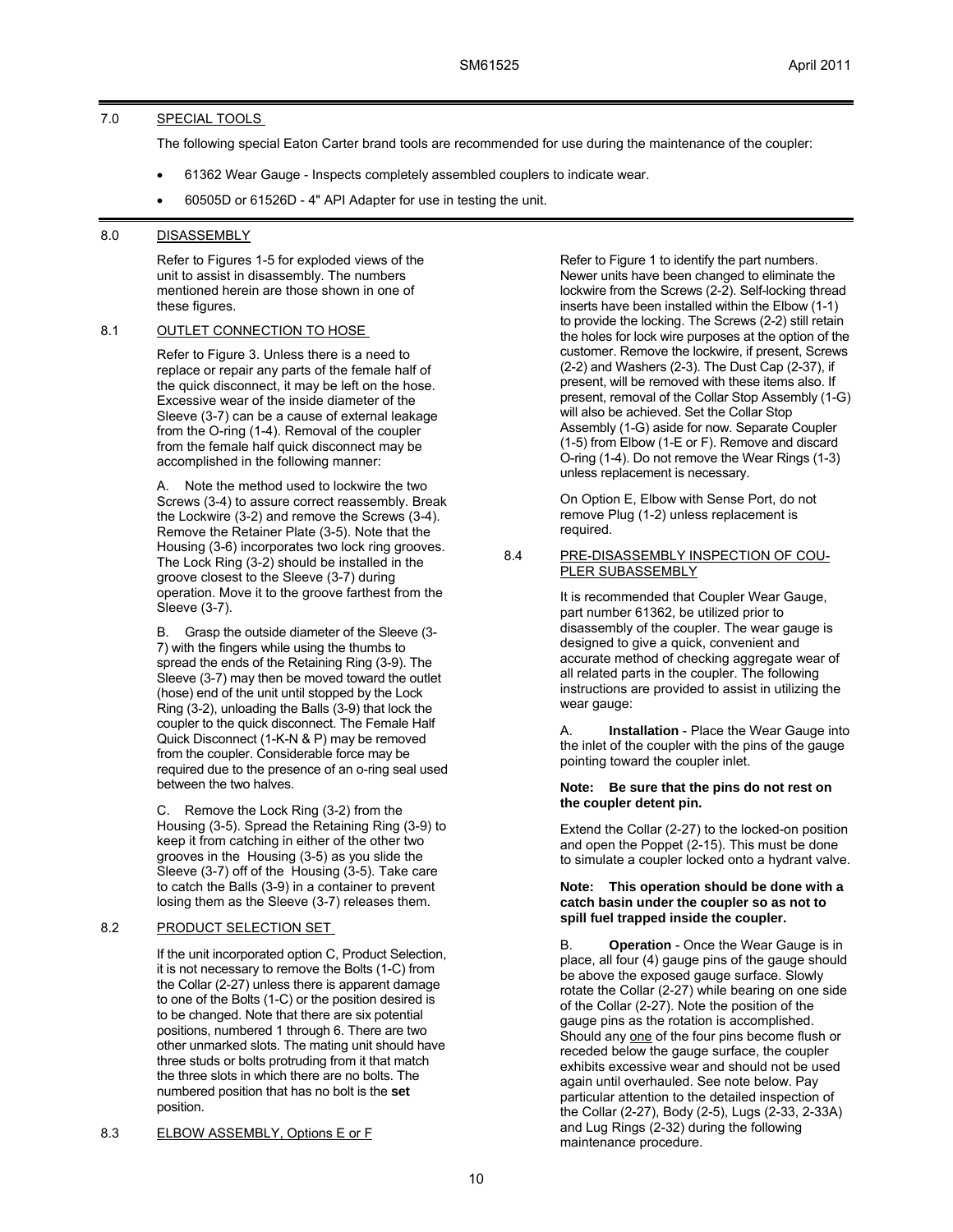**Note: Should only one pin (of the gauge) indicate wear, it is suggested that the gauge be removed and turned approximately onefourth turn and the inspection be repeated. There may be a local indentation in the surface of the Body (2-5) on which the pin rests causing a false reading.**

### 8.5 COUPLER

Refer to Figures 1 and 2 to identify the part numbers. Remove O-ring (2-10) and discard. Remove Bolt (2-6) and Washers (2-7 & 8) from Handle (2-1 or 1-B). Poppet (2-15) should be open for the following actions. Remove Handle (2-1) or Handle Assembly (1-B) and Woodruff Key (2-9).

- 8.5.1 Collar Stop Assembly (1-G) Note how Torsion Spring (4-14) is installed to facilitate reassembly. Remove Cotter Pin (4-16). Push out Hinge Pin (4- 15), separating Collar Stop (4-12), Torsion Spring (4-14) and Bracket (4-13). Spring should be replaced if it is distorted or weak.
- 8.5.2 Folding Handle Assembly (1-B) **Do not disassemble the Folding Handle Assembly (1- B) unless one or more parts are damaged and require replacement. It is necessary that Spring (1-8) be replaced whenever the Folding Handle (1-B) is disassembled.**

Place the assembly in a small, soft-jawed vice so that the jaws grip the boss of the Handle Cam.

### **CAUTION:**

Do not over tighten vise as this may collapse or damage handle cam.

Insert large blade screwdriver in clevis end of Pin (1-6). Rotate Pin (1-6) slightly in a counterclockwise direction to release torsion on Cotter Pin (1-7). Remove Cotter Pin (1-7).

### **CAUTION:**

Maintain a restraining torque on Pin (1-6) with screwdriver to prevent spring's tendency to unwind following Cotter Pin (1-7) removal. Gradually release Spring (1-8) torsion by slowly allowing Pin (1-6) to rotate the inserted screwdriver until the Spring (1-8) torque has been relieved.

Remove Pin (1-6) by pressing on either end. With Pin (1-6) removed, Handle (1-11) and Spring (1- 8) may be separated from Handle Cam (1-10).

8.5.3 Coupler Subassembly (1-5) - Disassemble Coupler Subassembly (1-5) as follows:

> Remove Cotter Pin (2-11) and Washer (2-12) from Crank Shaft (2-20). Rotate Link (2-16) slightly and disengage Link (2-16) from Crank (2-20). Remove Bearing (2-13). Press Poppet (2-15) and Link (2-16) far enough out of the coupler outlet end to remove Pin (2-14). Then withdraw Poppet (2-15) and Link (2-16) from opposite ends of the coupler.

Note: Newer units will utilize a multi-piece Poppet Assembly (2-15A) or (2-15F). This can be determined by the presence of the four Screws (2-15B) in the face of the unit. Do not disassembly Poppet Assembly (2-15A) or (2-15F) if present unless a part of the unit is to be replaced.

If disassembly of the Poppet Assembly (2-15A) or (2-15F) is required do so by removing the four Screws (2-15B). Remove these Screws (2-15B) using a torque wrench noting the running torque as they are removed. If the running torque is less than 6 in.-lbs. (83 kg-cm), discard the Screws (2-15B). Remove and discard O-ring (2-15D).

Remove Seal (2-17), Quad-ring (2-18) and four Wave Washers (2-19) or one (2-19A). Note; in older units that utilize an O-ring instead of the Quad-ring (2-18) there may have been only three Wave Washers (2-19). It is recommended that four Wave Washers (2-19) or the newer single Wave Washer pack (2-19A) be utilized to improve sealing capability. Note: In some units a two piece wave washer was used in the transition period between the use of the four and the single piece units. The use of the two pieces (one is approximately half of the size of the other piece used) produced the same force as the current single piece unit. When replacing Wave Washers (2-19) or the two piece unit, always replace either with the newer 2-19A.

Discard the Quad-ring (2-18) (or O-ring, if present). The use of an o-ring, part number 201201-347, is still an available option. The Oring will, in the experience of some customers, not offer as long life as the Quad-ring (2-18).

Rotate the Crank Shaft (2-20) and press down so it enters cavity cast into Body (2-5), then tilt Crank Shaft (2-20) and remove it along with Bearing Washer (2-21). Remove Bearing Washer (2-21) from Crank Shaft (2-20).

Remove Bearing (2-22). Remove one Shaft Seal Bearing (2-24), O-ring (2-25), second Shaft Seal Bearing (2-24) and Shaft Bearing (2-23). Discard O-ring (2-25).

Depress Detent Pin (2-26) and pull Collar (2-27) with Bumper (2-28) to extended position. Remove Retainer Ring (2-29). Withdraw Collar (2-27) over opposite end of Body (2-5). Ball Bearing (2-30) will fall out. Locate and secure Ball Bearing (2-30). Do not remove Bumper (2-28) from Collar (2-27) unless it is to be replaced. If Bumper (2-28) requires replacement, use a sharp cutting tool to cut it away from Collar (2-27).

### **WARNING**

Use extreme care to prevent personal injury while cutting Bumper (2-28) from Collar (2-27).

Remove four Lug Rings (2-32) each with four Lugs (2-33, 2-33A) attached from Body (2-5). Remove Lugs (2-33, 2-33A) from Lug Ring (2- 32).

Insert a metal rod of 5/32 inch (3.9 mm) or smaller diameter in hole in Detent Pin (2-26) to prevent Detent Pin (2-26) from turning while unscrewing Bolt (2-34).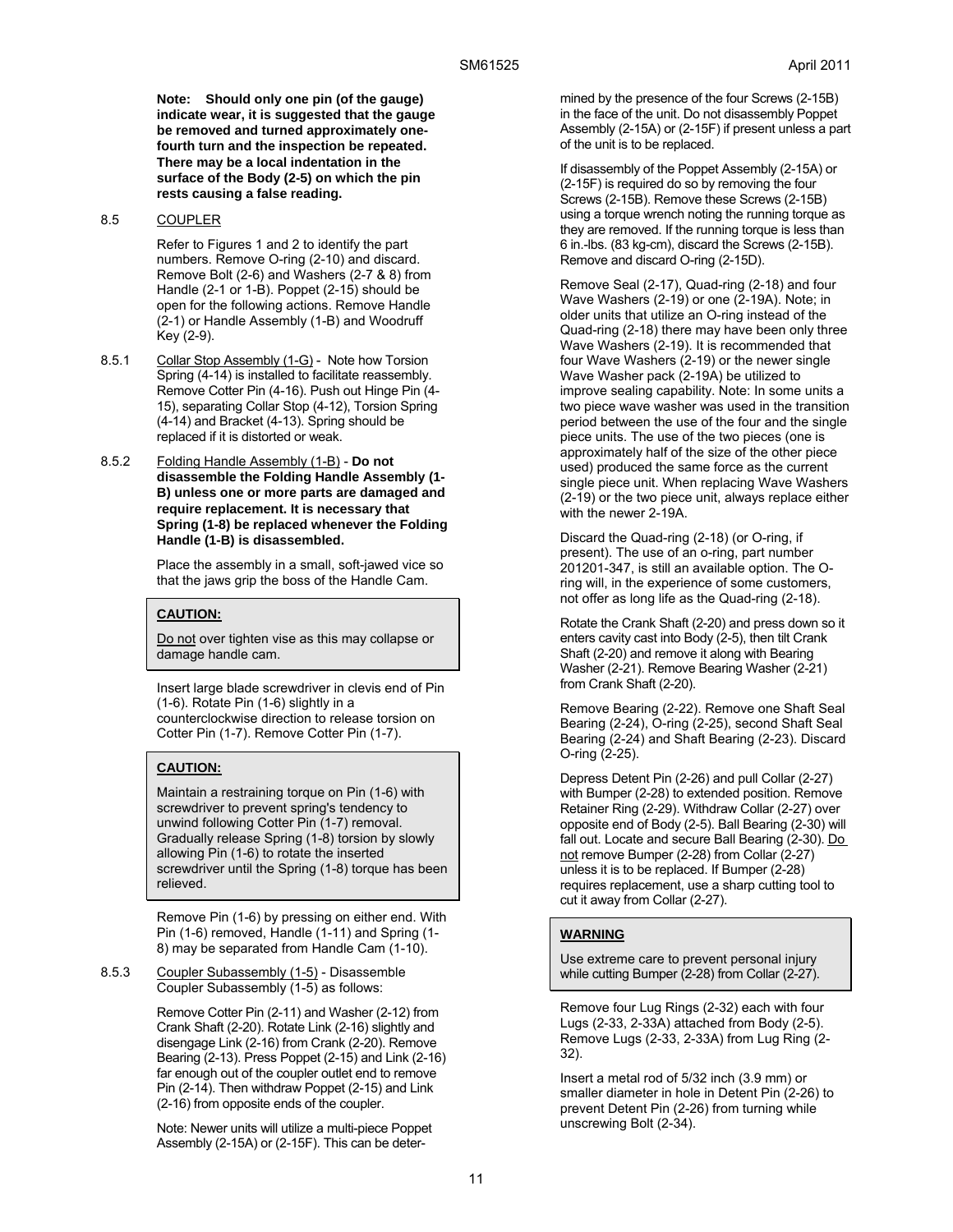### **CAUTION:**

Do not use pliers or other gripping tools to hold Detent Pin (2-26). Raised burrs on Detent Pin (2- 26) may cause pin to jamb depressed, resulting in an unsafe condition that could result in a fuel spill.

Remove Bolt (2-34) and Washers (2-35 & 36). From opposite end, remove Detent Pin (2-26) and Detent Spring (2-31) from Body (2-5). Disassembly of the Coupler Subassembly (1-5) is completed.

- 8.5.4 60532A Carriage Assy
- 8.5.5 The Carriage Assy (1-W) should be removed from the unit before any work is performed on it.

Older units will utilize loose piece spacers that are loose from the Flange (6-9), either single piece or multi-piece, between the Flange (6-9) and the Body (2-5) to provide the correct spacing of the unit to the ground. This necessitates the use of longer fasteners, Screws (7-19), for the attachment of the unit to the coupler. Newer units will have the spacers pressed into the Flange (6- 9) making it impossible to install them incorrectly.

### 9.0 INSPECTION AND REPAIR

### 9.1 GENERAL

Inspect all metal parts for cracks, nicks, gouges, scratches, corrosion, etc. Special attention should be given to the Body (2-5) in the window areas that contain the Lugs (2-33, 2-33A). Weld repair in the area is not recommended due to potential distortion of the Body (2-5) which could cause the Collar (2-27) not to slide freely on the Body (2-5). Inspect all parts for stripped or crossed threads and loose inserts.

### 9.2 COLLAR STOP ASSEMBLY (1-G)

Inspect Torsion Spring (4-14) for distortion. Free ends of Spring (4-4) shall be in proper position and actuate Collar Stop (4-12) without evidence of sticking or binding. Inspect Collar Stop Assembly (1-G) for damage sufficient to prevent proper operation.

### 9.3 COUPLER SUBASSEMBLY (1-5)

Precisely measure the following wear surfaces. Discard and replace those parts that fail this inspection:

A. Pin (2-14) - Inspect bearing diameter for indications of galling, raised metal, etc. Replace pin if local wear results in low spots exceeding 0.005 inches (0.12 mm) below adjacent surfaces.

B. Link (2-16) - Place Link (2-16) on straight edge or surface plate and inspect for flatness. Replace Link (2-16) if bent. Measure longest dimensions of both holes in Link (2-16). Replace if longest dimension of the smaller hole exceeds 0.382 inch (10.70 mm) and larger hole exceeds 0.505 inch (12.83 mm).

### **CAUTION!**

Do not use the shorter Screws (2-2) on the four attachment points for the Carriage Assembly (1-W). The use of the shorter bolts can result in insufficient strength of the mating joint possibly resulting in an accident.

Remove Screws (7-19), Washers (or older one piece spacer) (7-18) (where present). Next remove Nuts (6-1), Washers (6-2) and Casters (6-3). Remove one Screw (6-4), Washer (6-5) and Washer (6-6). Set feet of Strut (6-16) into a soft jawed vise and hold securely. Grasp Spring (6-8) with a pair of vise grips or other suitable tool to hold it in place, pull the Shaft (6-7) from the Strut (6-16). Items (6-9) through (6-12) will then be loose. The other Washers (6-6) will also be loose. There is no need to remove the other Screw (6-4) and Washer (6-5) from the Shaft (6- 8) unless one of the parts is to be disassembled. Remove Cotter (6-14) and Clevis (6-15) to disassemble Latch (6-13).

On newer units where the installation spacers are an integral part of the Flange (6-9) do not attempt to remove them, they are pressed in place.

C. Dust Cap (2-37) - Inspect for continued serviceability. Replace if required.

D. Bearing (2-13) - Measure outside diameter and inside diameter of Bearing (2-13). The outside diameter should not be less than 0.494 inch (12.55 mm) in the smallest dimension. The inside diameter should not be greater than 0.390 inch (9.91 mm) in the largest dimension. Replace Bearing (2-13) if either of these dimensions is exceeded.

E. Crank (2-20) - Measure the diameter of the protrusion on the Crank (2-20) that mates with the Bearing (2-13). The diameter of the protrusion shall not be less than 0.365 inch (9.271 mm).

F. Poppet (2-15) or (2-15C) and Shaft (2-15 E) - Inspect sealing surface for nicks, scratches, or gouges that will cause leakage. Minor scratches may be repaired by polishing with abrasive cloth, 300 grid or finer. Measure through hole's largest diameter [on Shaft (2-15E) if Poppet (2-15A) is used]. Replace Poppet (2-15) or (2-15C) if through hole largest diameter exceeds 0.382 inch (9.70 mm).

G. Lugs (2-33, 2-33A) - Measure diameter of hole through all 16 lugs. Reject all lugs with hole dimension greater than 0.163 inch (4.15 mm) in any direction. Use a new Lug (2-33, 2-33A) as a template. Compare each Lug (2-33, 2-33A) to the new Lug (2-33, 2-33A). Reject all lugs with local wear exceeding 0.030 inch (0.76 mm) by comparison to the new Lug (2-33, 2-33A). Carefully inspect all remaining Lugs (2-33, 2-33A) for cracks or other damage.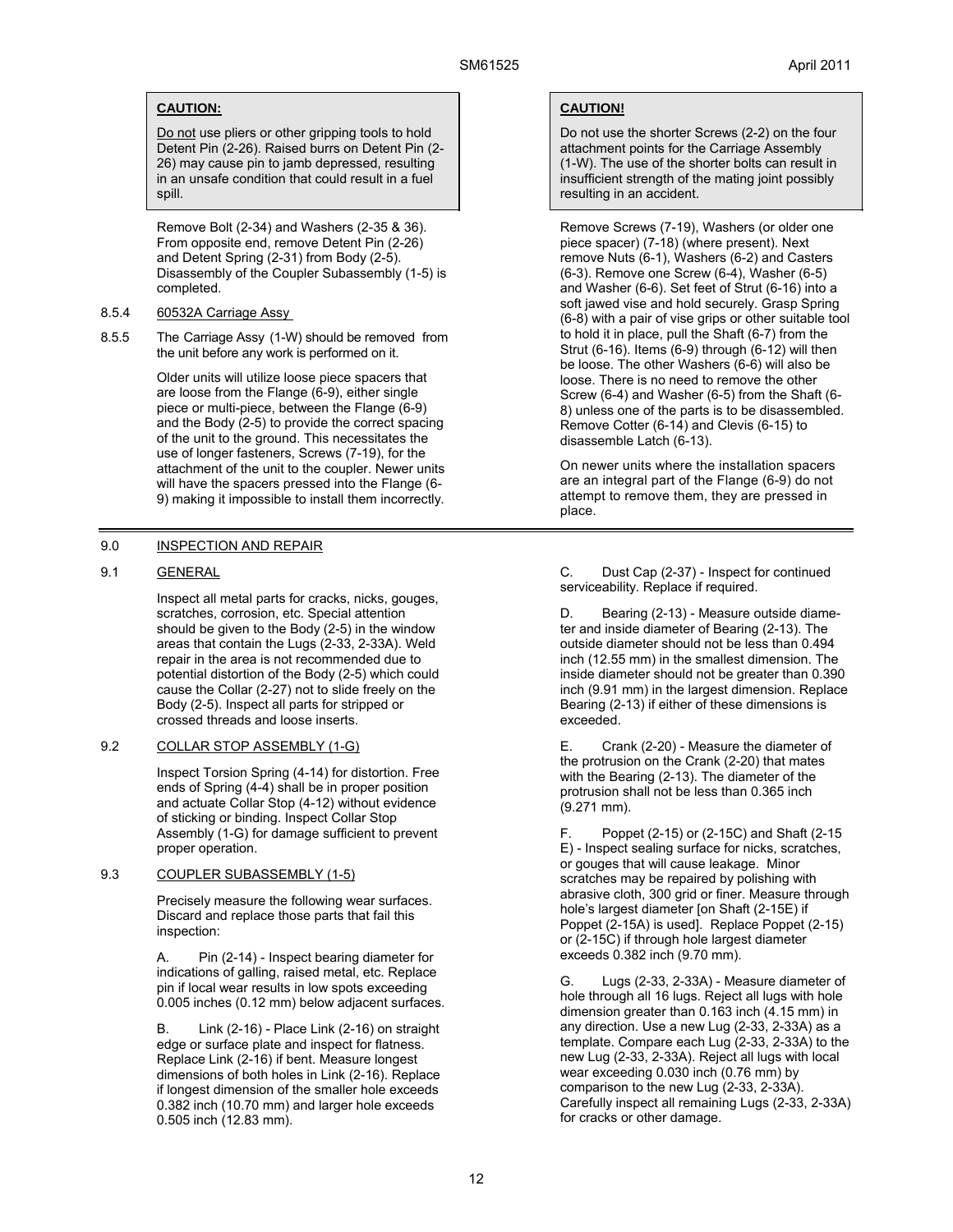### **CAUTION:**

Lug (2-33, 2-33A) failure can result in the coupler being ejected from the mating adapter. Replace any Lug (2-33, 2-33A) that is questionable.

H. Detent Pin (2-26) - Inspect annulus and 25° angle cam surface of pin for excess wear. Replace Detent Pin (2-26) with local wear in excess of 0.005 inch (0.125 mm) deep.

I. Lug Rings (2-32) - Inspect the four Lug Rings (2-32) for local wear. Replace rings where local wear has reduced local wire diameter below 0.149 inch (3.78 mm).

Ball Bearing (2-30) - Inspect Ball Bearing (2-30) for local wear or flat spots. Replace if any flat spots are observed.

K. Wave Washers (2-19 or 2-19A) - Carefully inspect the four Wave Washers (2-19) or the single (2-19A) for cracks. Replace cracked Wave Washers (2-19 or 19A). On some older models where item (2-18) was an O-ring, only three Wave Washers (2-19) were utilized. If the Quadring (2-18) is used one must install four Wave Washers (2-19) or the single (2-19A).

L. Collar (2-27) - Inspect the 0.335 inch (9.5) wide shoulder, located on the collar's inside diameter 1.36 inches (34.5 mm) from the collar's connection end, for local depressions in excess of 0.08 inch (2.0 mm) wide and 0.010 inch (0.25 mm) deep. Replace Collar (2-27) if any are found. The inside diameter of the Collar (2-17) that rubs against the outer diameter of the Body (2-5) will also wear. The amount of allowable wear of both parts together is checked by the use of the Wear Gauge, 61362. This allowable wear will be checked on a post assembly check using the Wear Gauge.

M. Body (2-5) - Inspect Body (2-5) for excessive wear, abrasions, gouges, cracks, etc. Pay particular attention to the area around the windows in which the Lugs (2-33, 2-33A) fit. If this area is cracked, replace the Body (2-5). Determine that the two pins shown in Figure 2 are in place. These pins are used to prevent rotation of the Lug Rings (2-32).

### **CAUTION:**

If the pins are missing, rotation of the Lug Rings (2-32) will cause Lugs (3-33) to drop out and can cause a coupler disconnect.

The outer diameter of the Body (2-5) that rubs against the Collar (2-27) will also wear. The amount of allowable wear of both parts together is checked by the use of the Wear Gauge, 61362. This allowable wear will be checked on a post assembly check using the Wear Gauge.

N. Rigid Operating Handle (2-1) - Inspect the round surface of the Handle (2-1) and the adjacent surface of the Collar (2-27) that acts as the interlock for cracks, being bent, worn, etc. Replace damaged handle or collar.

O. Folding Handle Assembly (1-B) - Inspect the round surface of the Handle Cam (1-10) and the adjacent surface of the Collar (2-27) that acts as the interlock for cracks, being bent, worn, etc. Replace damaged handle or collar.

#### 9.4 FEMALE HALF QUICK DISCONNECT ASSEMBLY 1-K-N, P

A. Balls (3-9) - Inspect the 24 Balls (3-9) for chips, flat spots, excess wear, etc. Replace as required.

B. Sleeve (3-7) - Inspect inside of Sleeve (3- 7) for indications of brinelling or ball indentations at intersection of tapered surface with constant inside diameter at ball lock area as well as for cracks, excessive abrasions, or other damage. Replace if damaged or worn as described above. If carrying handle is worn such that it is no longer serviceable replace entire Sleeve (3-7). Measure the ball lock area which is the smallest inside diameter of the Sleeve (3-7). Replace Sleeve if smallest inside diameter is more than 5.415 inches (107.5 mm).

C. Housing (3-6) - Inspect Housing (3-6) for damage, abrasions, thread damage, cracks, etc. Inspect grooves on the outside of the Housing (3- 6) for rounded edges. Replace Housing (3-6) if grooves are excessively worn such that they no longer safely retain rings.

D. Retainer Ring (3-8) - Place Retainer Ring (3-8) over Housing (3-6) so it is fully engaged in its groove (which is the groove closest to the ball bearing holes). Press tips of the Ring (3-8) toward each other, but do not deform them. While pressing the tips, use a 6-inch vernier caliper, or equivalent, to measure the dimension from the outside of the one tip to the outside of the other tip. The dimension must be 3.90 inches (99.1 mm) minimum. If the dimension is less, the Retaining Ring (3-8) should be replaced.

#### 9.5 ELBOW (OPTION E OR F) (1-E OR -F)

If the Carriage Assembly (1-W) is used, check the wall between the inner diameter of the coupler upper half Elbow (1-1) and the threaded holes. The diameter should be smooth and continuous with no evidence of bulging or hairline cracks. If the wall is bulged or cracked, the threads are already over stressed and the part is no longer safe for use. The coupler Elbow (1-1) will have to be replaced. Reference Figure 8 for assistance. Check to be sure that the correct length of fasteners is being used on the Carriage Assembly (1-W) as noted in paragraph 9.7.

The threaded holes in the elbow have Heli-coil inserts. Check to see that the inserts are flush or below the surface of the flange. If the inserts are not flush or below, take the part out of service and contact your nearest Eaton Carter brand distributor or the factory for further repair instructions.

### 9.6 PRODUCT SELECTION (OPTION C) (1-C)

Inspect the Coupler Subassembly (1-5) to assure the correct number of Product Selection Bolts (1- C) are utilized (five) and that they are placed in the correct positions. The outer head of the bolts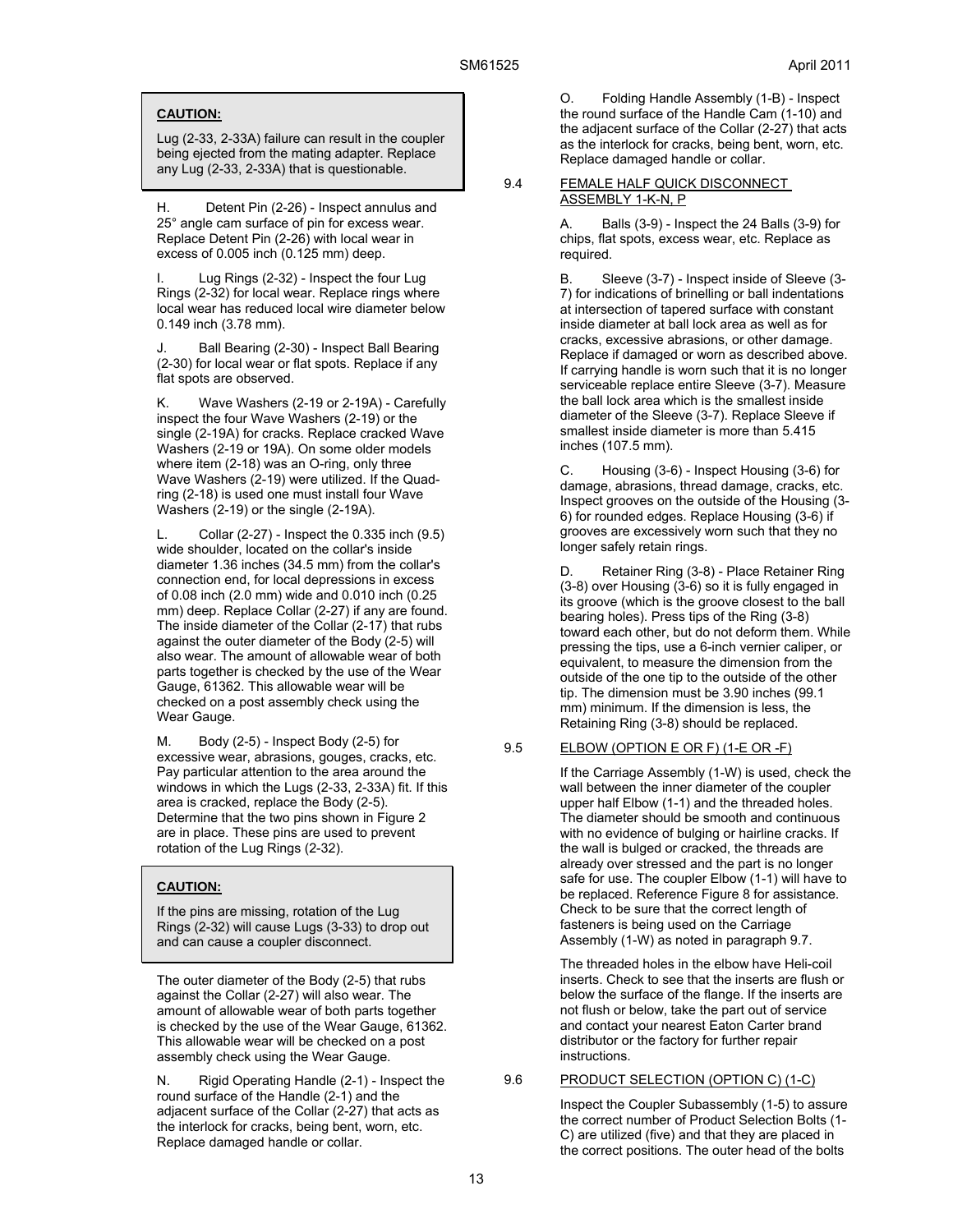should be flush to 0.03 inch (0.76 mm) below the adjacent collar surface.

#### 9.7 CARRIAGE ASSY (1-W)

Inspect all parts, for cracks, especially in the Strut (6-16), Casters (6-3) for excessive wear that will make rolling difficult, and the contact surfaces of the Latch (6-13) and Lever (6-10).

### **CAUTION:**

When operating the Carriage Assembly do not place hands onto any part of the unit except the Lever (6-10). Improper operation can result in injury to the hands.

Using a new Latch (6-13) as a guide, compare the contour of the new one to the one disassembled from the unit. If there is wear in excess of .030 (0.76 mm) it should be replaced.

Measure the distance on the Flange (6-9) between the centerline of the hole for the Shaft (6-7) to the surface that makes contact with the Latch (6-13). The dimension shall not exceed 1.04 (26.42 mm). The hole in the Flange (6-9) shall not be larger than 0.544 (13.818 mm).

Measure the Clevis Pin (6-15) diameter. It shall not be less than 0.370 (9.398 mm) in the area where the Latch (6-13) makes contact.

Measure the hole in the Latch (6-13). It shall not exceed 0.386 (9-804 mm).

Measure the diameter of the Shaft (6-7). It shall not be less than 0.485 (12.319 mm)

Check the four Screws (7-19) to be sure they are the correct length. They should have a shank length of 1 19/32 ± 1/32 inch. (40.5 mm). The other two bolts (2-2) will be 1 inch (25.4 mm) long. If the bolts are not the correct length, order kit 80898.

On newer units, units that do not utilize loose spacers [Washers (7-18) or single piece spacers, not shown] make sure that there are four spacers included as a part of Flange (6-9). If there are no spacers present in the four mounting holes, then order kit 80898.

### 9.8 REPAIR

A. Remove corrosion and minor damage from metal parts by polishing with abrasive cloth, 300 grid or finer. Apply chemical film (alodine 1200 or equivalent) to bared aluminum surfaces.

B. Cleaning - Clean all parts with clean solvent or fuel, using soft bristle brush and lintfree cloth. Air dry.

## **WARNING:**

Use solvent or fuel in safe, well ventilated area only.

### 9.9 REPLACEMENT

A. General - Replace all parts found damaged beyond repair or found excessively worn during inspections above.

B. Recommended Replacements - Eaton recommends that the following parts be replaced at each overhaul regardless of condition:

| Item No.     | Part No.    | <b>Description</b>    | Used On                              |
|--------------|-------------|-----------------------|--------------------------------------|
| $1 - 4$      | 201201-348  | O-ring                | Elbow Assy (1-E or F)                |
| $1 - 8^*$    | 29179       | Spring                | Option B - Folding Handle Assy (1-B) |
| $2 - 10$     | MS29513-249 | O-ring                | Coupler Assy (1-5)                   |
| $2 - 15B**$  | LP57G82P8   | Screw                 | Coupler Assy (1-5)                   |
| $2 - 15D***$ | MS29513-037 | O-rina                | Coupler Assy (1-5)                   |
| $2 - 17$     | 28755       | Nose Seal             | Coupler Assy (1-5)                   |
| $2 - 18$     | 209837-347  | Quad-ring             | Coupler Assy (1-5)                   |
|              | 201201-347  | Alternate O-ring      | Coupler Assy (1-5)                   |
| $2 - 21$     | 200103      | <b>Bearing Washer</b> | Coupler Assy (1-5)                   |
| $2 - 22$     | 203563      | Bearing               | Coupler Assy (1-5)                   |
| $2 - 23$     | 29221       | <b>Bearing</b>        | Coupler Assy (1-5)                   |
| $2 - 25$     | MS29513-212 | O-ring                | Coupler Assy (1-5)                   |

Replace only if the Folding Handle Assy (1-B) has been disassembled.

\*\* Replace only if disassembled from Poppet Assembly (15A or 15F) and torque is less than 6 in.-lbs. (83 kg-cm) to remove.

\*\*\* Replace only if disassembled from Poppet Assembly (15A or 15F).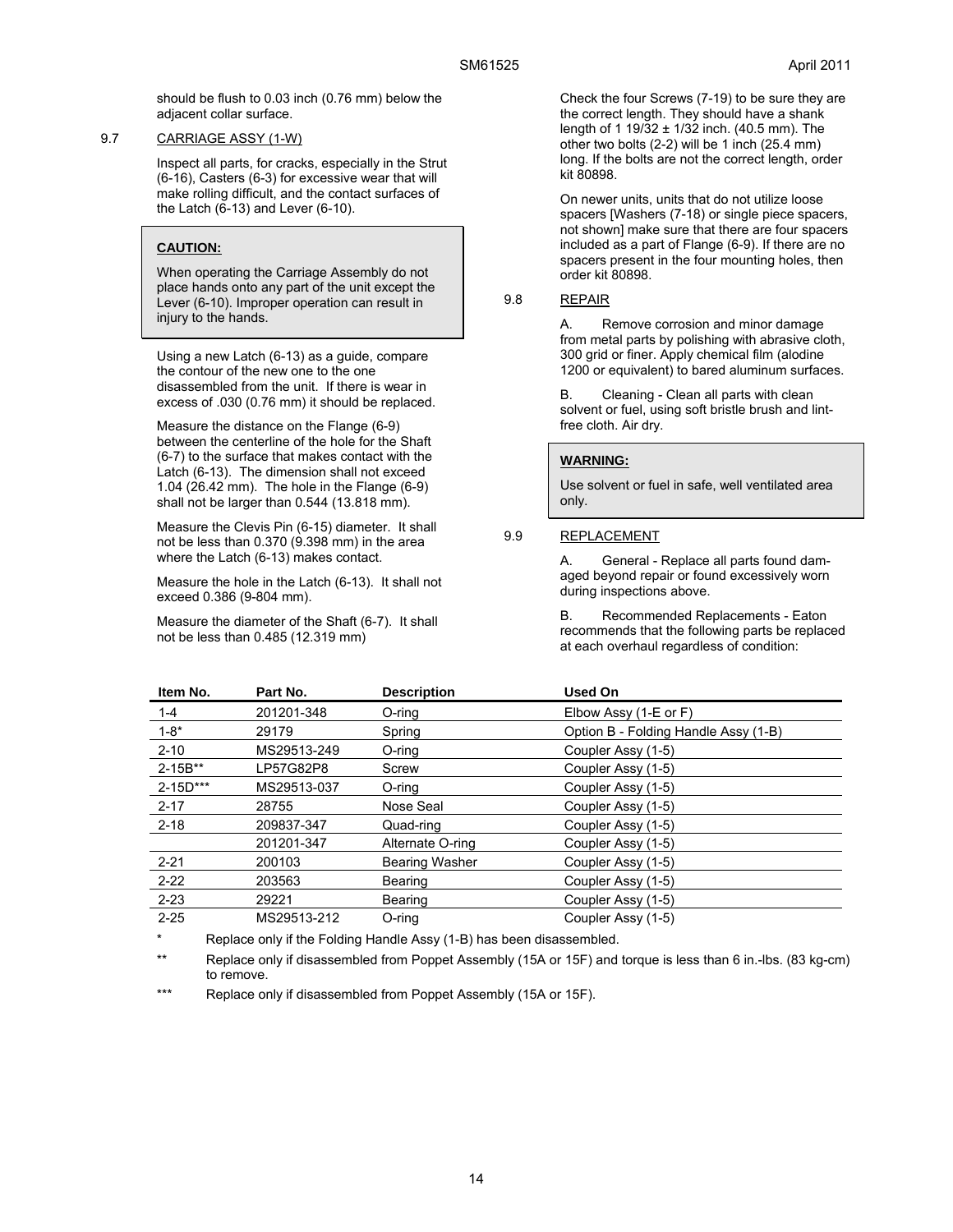### 10.0 REASSEMBLY

### 10.1 GENERAL

Assembly is accomplished in essentially the reverse order of disassembly. The following paragraphs cover assembly of the major components, followed by final assembly of the complete Unit.

### 10.2 COLLAR STOP ASSEMBLY (1-G)

A. Insert Pin (4-15) through Bracket (4-13), Collar Stop (4-12) and Torsion Spring (4-3). Position free ends of the Torsion Spring (4-3) as shown in Figure 4.

B. Install Cotter Pin (4-16).

C. Check that the Collar Stop (4-12) moves under pressure of the Torsion Spring (4-14) without sticking or binding.

### 10.3 FOLDING HANDLE ASSEMBLY (OPTION B) (1-  $\underline{B}$

Replace Spring (1-8) each time the handle is disassembled. Assemble the Handle (1-B) as follows:

A. Place the Cam (1-10) in small, soft-jawed vise.

### **CAUTION:**

### **Do not over tighten vise and collapse or damage handle Cam (1-10).**

B. Position new Spring (1-8) in clevis of Handle (1-11) and place both between clevis of Handle Cam (1-10). Note the orientation of the flat and slotted end on the Pin (1-6) in Figure 1 to assure correct reassembly. Insert Pin (1-6) through holes in Handle Cam (1-10) and Handle (1-11) and with end of Spring (1-8) hole over Pin (1-6) and balance of Spring (1-8) passing under Pin (1-6) and over Handle (1-11).

C. Fasten end of Spring (1-8) to Pin with pan head Screw (1-9).

D. Insert large blade screwdriver in clevis end of Pin (1-6) and wind Spring (1-8) in a counterclockwise direction.

E. When Spring (1-8) is wound, insert Cotter Pin (1-7) to lock Pin (1-6). Operate Handle Assembly (1-B) to fully unfolded position while inspecting the following:

> Clearance between Spring (1-8) and adjacent face of Handle Cam (1-10) should occur throughout travel.

> (2) Clevis ends of Handle (1-11) should bottom on face of Handle Cam (1-10) with Handle Assembly (1-B) in extreme extended condition.

### 10.4 COUPLER SUBASSEMBLY (1-5)

Replace all parts found defective in the inspections noted above with new or serviceable parts. Replace all parts specified in paragraph 10.8 with new parts. Lightly lubricate all O-rings, Quad-ring and threaded parts with petroleum jelly (Vaseline or equivalent).

A. If a new Bumper (2-28) is being utilized it is suggested that the Bumper (2-28) be heated to 150° - 160° (32° - 71° C) to soften it to make assembly to the Collar (2-27) easier. This can be accomplished in either an oven or in hot water, however, use caution.

### **CAUTION:**

Do not overheat Bumper (2-28) or it will melt!

B. Assemble four (4) Lugs (2-33, 2-33A) to each of four (4) Lug Rings (2-32). Assemble the four Lug Rings (2-32) with Lugs (2-33, 2-33A) installed in groove in Body (2-5) so Lugs (2-33, 2- 33A) mate with slots in Body (2-5). The end of one Lug Ring (2-32) should be positioned against the spiral pin pressed into Body (2-5) (See Detail on Figure 2). This pin is there to prevent the Lug Rings (2-32) from gradually rotating around during use and allowing the Lugs (2-33, 2-33A) to become dislodged.

C. Slide Collar (2-27) (with Bumper (2-28) attached) over Body (2-5) from the outlet end, capturing Lug Rings (2-32) and Lugs (2-33, 2- 33A). Install large Retaining Ring (2-29) into groove in Body (2-5).

D. Lay unit thus far assembled on its side with detent pin hole in bottom location. Slide Collar (2- 27) all the way forward against the Retaining Ring (2-29). Insert Ball Bearing (2-30) into detent pin hole, making certain that it drops into the hole in the Body (2-5). Slide Collar (2-27) all the way back. Assemble Detent Spring (2-31) to Detent Pin (2- 26). Place hardened rod of 5/32 inch (3.9 mm) or smaller diameter through hole at forward end of Detent Pin (2-26) and insert Detent Pin (2-26) and Spring (2-31) in hole in Body (2-5). Depress Detent Pin (2-26) as far as possible and while holding Detent Pin (2-26) depressed, slide Collar (2-27) all the way forward. Holding the hardened rod through the Detent Pin (2-26) to prevent turning, assemble the Detent Pin (2-26) to the Body (2-5) by installing Washers (2-35 & 36) and Bolt (2-34). Washer 2-35), the one with the smallest outside diameter, should be adjacent to the head of the Bolt. Remove hardened rod after Bolt (2-34) is tightened.

E. Install Bearing (2-22) into crank shaft bore from inside of Body (2-5). Install Shaft Bearing (2-23) into crank shaft bore from outside of Body (2-5). Place Bearing Washer (2-21) over Crank Shaft (2-20) and insert Crank Shaft (2-20) through bearings from inside of Body (2-5). Press Bearing back down if necessary.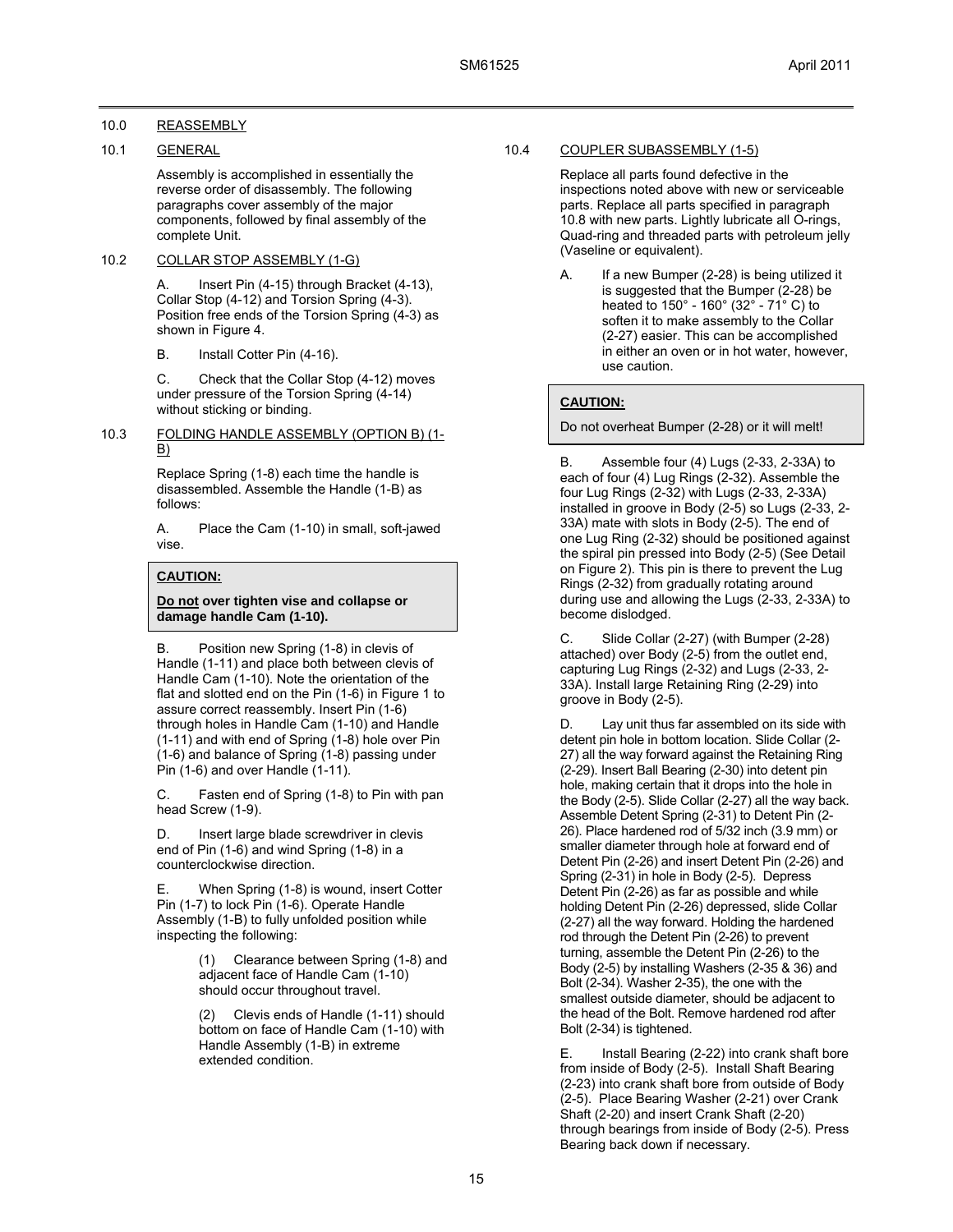F. Assemble one shaft seal Bearing (2-24), O-ring (2-25) and second shaft seal Bearing (2- 24) over Crank Shaft (2-20) from the outside and press these parts into the Body (2-5), exerting care that the O-ring (2-25) is not pinched.

Position four (4) Wave Washers (2-19) or the single (2-19A) into Body (2-5) bore. Assemble Quad-ring or alternate O-ring (2-18) over Seal (2-17) and press into Body (2-5) bore, capturing Wave Washers (2-19 or 2-19A) and being careful that Quad-ring or O-ring (2-18) is not pinched.

### **NOTE:**

If multi-piece Poppet Assembly (2-15A) or (2-15F) is used check the tightness of the four Screws (2-15B) before proceeding. Torque for the Screws (2-15B) must be  $10 \pm 1$  in. lbs. (138  $\pm$ 13.8 kg-cm). If the torque is less than specified, the screws have come loose in service and they should be replaced.

H. If Poppet (2-15A) or (2-15F) was disassembled reassemble at this time. Install Oring (2-15D) into the groove in Shaft (2-15E) or (2-15G). Assemble Poppet (2-15C) onto part and retain with the four Screws (2-15B) Torque Screws to  $10 \pm 1$  in.-lbs. (138 kg-cm) noting the running torque before tightening. If the running torque is under 6 in.-lbs. (83 kg.-cm.) replace Screws (2-15B) with new ones.

I. Insert Link (2-16) into Body (2-5) bore so Link (2-16) bump is in the bore's longest slot. Secure Poppet (2-15), (2-15A) or (2-15F) to Link (2-16) with Pin (2-14) and press back into bore so Pin (2-14) is captured.

J. Slightly turn and work the largest hole in the Link (2-16) over lug of Crank Shaft (2-20). Place Bearing (2-13) through Link (2-16) and onto lug of Crank Shaft (2-20). Position Washer (2-12) over Bearing (2-13). Fasten Link (2-16) to Crank Shaft (2-20) with Cotter Pin (2-11).

K. A post assembly check using the Wear Gauge, 61362, is necessary to determine if the collective wear between the Collar (2-27) and Body (2-5) is less than allowable. Repeat the gauge check described in paragraph 8.4. It will be necessary to install the Woodruff Key (2-9) and the Handle (2-1 or 1-B) loosely to actuate the unit to the open position.

If the unit fails the gauge check, it will be necessary to disassemble the unit sufficiently to replace the Collar (2-27). If after the Collar (2-17) has been replaced and the unit still fails the gauge check, it will be necessary to replace the Body (2-5).

L. Install Woodruff Key (2-9) and Handle (2-1 or 1-B) onto Crank Shaft (2-20). Fasten Handle (2-1 or 1-B) with Washer (2-8), Lock Washer (2- 7) and Bolt (2-6). Torque Bolt (2-6) to  $90 \pm 10$ inch pounds  $(1.04 \pm 0.12 \text{ m-kg})$ .

10.5 ELBOW ASSEMBLY (1-E OR F)

A. Install O-ring (1-4) in appropriate groove on the Elbow (1-E or F).

B. If Wear Rings (1-3) are to be replaced, install them in both grooves of the Elbow (1-E or F) being careful not to scratch surrounding surfaces.

C. On Option E - Replace Pipe Plug (1-2) only if required using 1-1.5 wraps of Teflon tape for sealing.

#### 10.6 FEMALE HALF QUICK DISCONNECT (1-K-N & P)

Replace all parts found defective in the inspection procedures above.

Assemble the Retainer Ring (3-8) into Sleeve (3-7). Spread ends of the Retainer Ring (3-8) and slide both parts over Housing (3-6). Temporarily allow Retainer Ring (3-8) to seat in the Housing (3-6) groove nearest the pipe threaded end.

B. Set Housing (3-6) on end in a shallow container with the disconnect end up. Use a cotton-type swab to place a small amount of petroleum jelly on the bottom of each of the 24 holes in the Housing (3-6).

C. Carefully insert 24 Balls (3-9) into the holes in the Housing (3-6). The petroleum jelly should hold the balls in place while the ends of the Retainer Ring (3-8) are spread and the Sleeve (3-6) is moved to the engaged position, capturing the Balls (3-9).

E. Spread Retainer Ring (3-8) and assemble into groove closest to threaded end on Housing (3-6).

F. Keep Retainer (3-5) and Screws (3-4) handy for final assembly as noted later.

### 10.7 CARRIAGE ASSY (1-W)

Place the feet of the Strut (6-16) in a soft jawed vise to hold it firmly with the feet flat on the work bench. Install Latch (6-13), Clevis Pin (6-11) Washers (6-12) and Cotter Pin (6-14) into Strut (6-16). Install one Screw (6-4) and Washer (6-5) into Shaft (6-7). Place two Washer (6-6) onto Shaft (6-7) and then place Shaft (6-7) through one hole of the Flange (6-9) and Lever (6-10). Place another Washer (6-6) between the Lever (6-10) and Strut (6-16). Place this sub-assembly into position with the Strut (6-16) and the Spring (6-8). The straight tang of the Spring (6-8) is to be placed in the hole in the Strut (6-16).

### **CAUTION!**

Be very careful during the next phase of the assembly. The Spring (6-8) is very strongly loaded and could cause damage to person if not controlled properly.

Grasp the Spring (6-8) with a pair of battery pliers (channel locks) with the straight tang toward the left. Using a pair of vise grips in the right hand grasp the spring and rotate the spring until the bent tang is approximately into position under the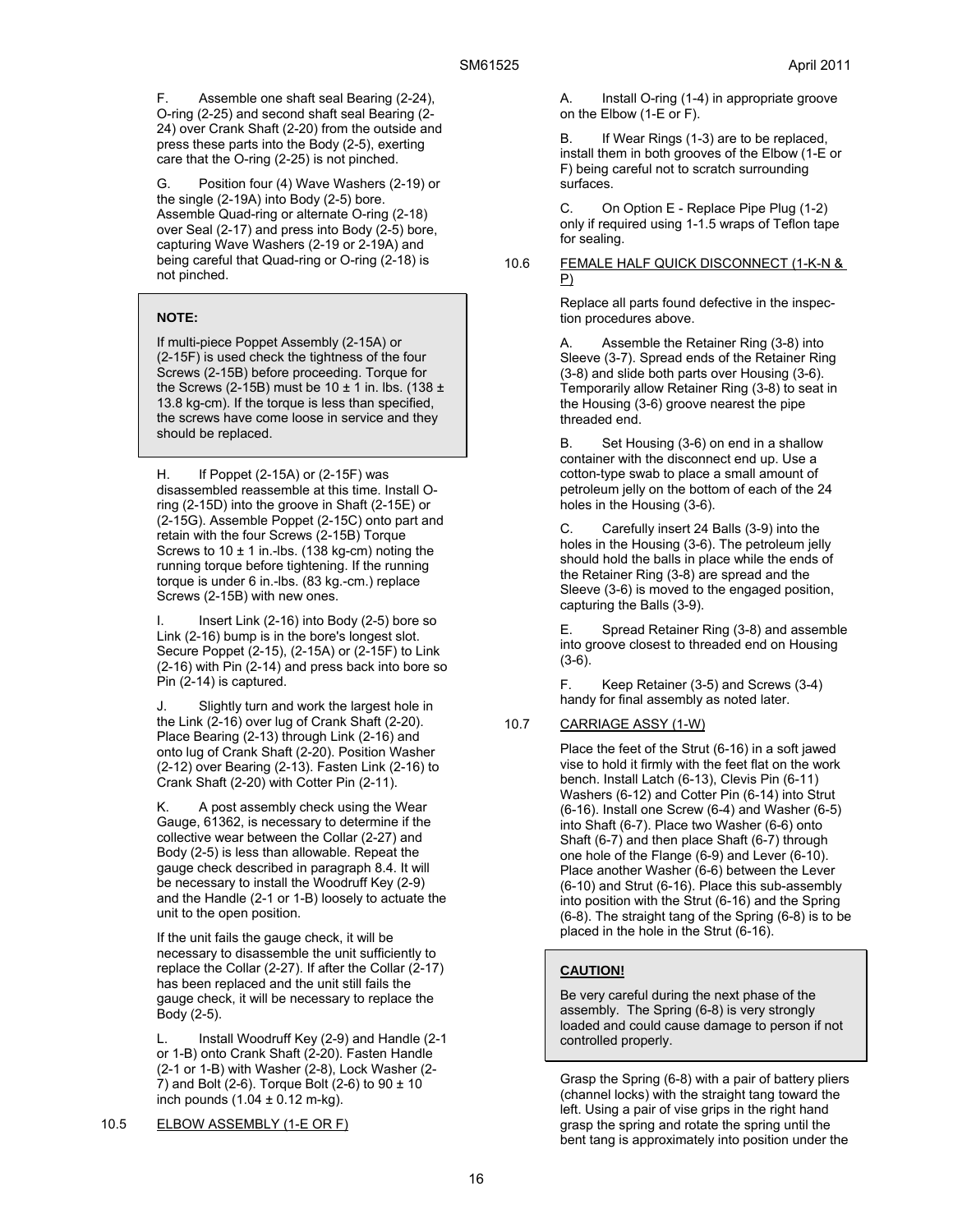Flange (6-9)., Holding the Spring (6-8) with the vise grips, push the Shaft (6-7) through the Spring (6-8) to engage the Shaft (6-7) into the other hole of the Strut (6-16) and on through the other parts. Note that one Washer (6-6) should be placed between the Strut (6-16) and Lever (6- 10) and between the Lever (6-10) and the Flange (6-9). Install two Washers (6-6) onto Shaft (6-7) end. Fasten in place with the other Screw (6-4) and Washer (6-5).

Install Spring (6-11) and Washer (6-12) into recess in Strut (6-16).

## **FINAL CAUTION!**

If Carriage Assy (1-W) is latched when it is not attached to the unit, unlatching may be injurious to your person. Be very careful in unlatching the Carriage Assy (1-W) in this position.

### 10.8 FINAL ASSEMBLY

Verify that the Coupler Subassembly (1-5), the Female Half Quick Disconnect (1-K-N & P), Elbow Assembly (1-E or F) and the Collar Stop Assembly (1-G) have been overhauled and reassembled.

A. Assemble O-ring (2-10) onto the outlet of the Coupler (1-5).

B. Assemble Elbow Assembly (1-E or F) to Coupler Assembly (1-5) while being careful that the O-ring (2-10) is not pinched. Fasten, along with Collar Stop Assembly (1-G), using six Screws (2-2), Washers (2-3) and tab of Dust Cap (2-37) beneath one Screw (2-2). Place Collar Stop Assembly (1-G) under two Screws (2-2) as shown in Figure 5.

C. Install the Female Half Quick Disconnect (1-K-N & P) to the Male Half (part of the Elbow

### 11.0 TESTING

### 11.1 TEST EQUIPMENT

The following test equipment is required:

 Inlet test adapter conforming to API Bulletin 1584 with pressure equalization valve such as Eaton Carter brand Model 60505D or 61526D.

 Outlet test adapter to mate pipe threads in outlet.

 0-300 psig fuel or test solvent pressure source.

### 11.2 TEST CONDITIONS

Test media shall be Stoddard Solvent (Federal Specification P-D-680), JP-4 per Mil-J-5624, Jet A or equivalent.

### 11.3 FUNCTIONAL TEST

A. With the Collar (2-27) retracted (Unit not attached to an adapter and closed), verify that the opening Handle (1-B or 2-1) can not be rotated to the open position.

Assembly (1-E or F). Once in place, assemble the Retainer (3-5) in place with two Screws (3-4) and lockwire to properly retain. For Options L or N (BSPP threads) install a proper sized gasket (not furnished by Eaton) in the proper position. Use the wrench flats on the Female Half Housing (3-6) to tighten the unit to the hose.

D. If the Carriage Assy (1-W) is utilized, the four longer Bolts (7-19) must be used in lieu of the standard Bolts (2-2) for its installation. Check the four Screws (7-19) to be sure they are the correct length. They should have a shank length of 1 19/32  $\pm$  1/32 inch. (40.5 mm). The other two bolts (2-2) will be 1 inch (25.4 mm) long. If the bolts are not the correct length, order kit 80898.

If the spacers between the Flange (6-9) and Body (2-5) are loose pieces (either a series of Washers (7-18) or single piece Spacers (not shown) then proceeds with this paragraph. If the spacers are permanently affixed to the Flange (6-9), skip to the next paragraph. The Washers (7-18) will be used as spacers between the Body (2-5) and Flange (6-9) except where the Collar Lock Assy (1-G) is used. In that case one of the Washers (7- 18) will be replaced by the mounting bracket of the Collar Lock Assy (1-G). There will be seven Washers (7-18) used under three of the Screws (7-19) and six will be used where the Collar Lock Assy (1-G) is retained. Washers (2-3) will be utilized under the Screw (7-19) heads. See Figure 7.

When the spacers are affixed to the Flange (6-9), as on newer units, Washers (7-18) are used under the heads of Screws (7-19), with no other washers required.

Screws (2-2) and (7-19) should be torqued to 90  $± 10$  in.-lbs. (104  $± 12$  kg.-cm.).

B. Depress and release the Detent Pin (2-26) several times to verify that the pin promptly extends and locks the Collar (2-27) each time it is released. Rotate the Detent Pin (2-26) in 90° increments and repeat this operation at each position to verify that there is no position at which the Detent Pin (2-26) hangs retracted.

With the Collar (2-27) retracted, place the Coupler squarely over an unpressurized, vented Model 60505D or 61526D adapter so the face of the adapter depresses the Detent Pin (2-26). The Collar (2-27) should drop freely in a positive manner into the engaged position with no hesitation, sticking or binding. With the Collar (2- 27) extended, it should be impossible to separate the Unit from the test adapter. Retract the Collar (2-27), depressing the Collar Lock Assembly (1- G) at the same time, and lift the Unit off of the adapter. The Detent Pin (2-26) should extend and prevent extension of the Collar (2-27).

D. Repeat C several times. Then, engage the Unit to the adapter and open and close the Poppet (2-15) by rotating the operating Handle (2-1 or 1-B), while verifying that it is not possible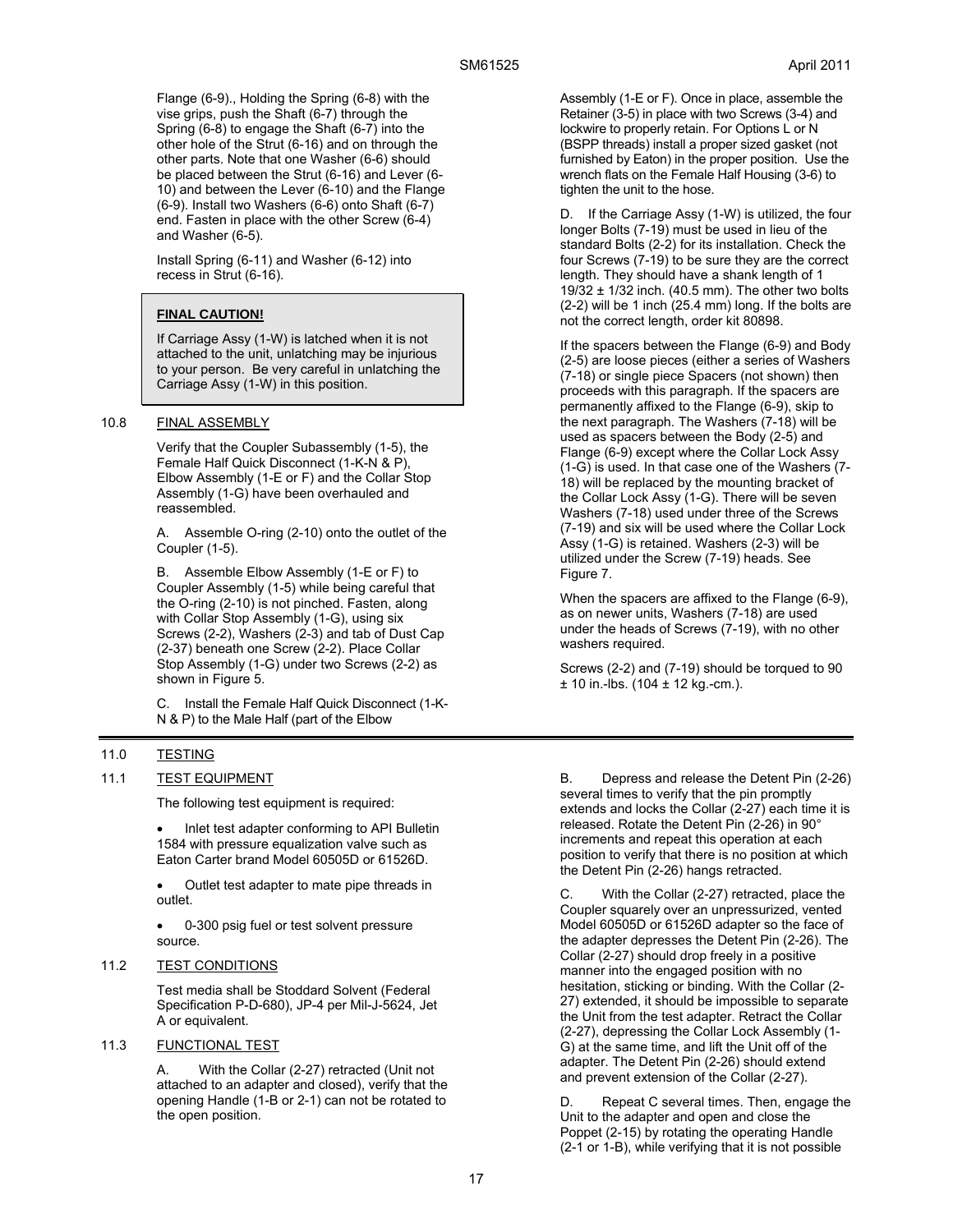to retract the Collar (2-27) with the Handle (2-1 or 1-B) in any position but the fully closed position. The Collar Stop Assembly (1-G) should automatically engage the Collar (2-27) each time the Collar (2-27) becomes extended preventing the retraction of the Collar (2-27) until it is manually depressed.

E. Repeat D several times. Then, retract the Collar and separate the Unit from the adapter. Verify that the Detent Pin (2-26) has extended and locked the Collar (2-27) in the retracted position, Verify that the Poppet (2-15) can not be opened with the Collar (2-27) retracted.

#### 11.4 PROOF AND LEAKAGE TEST - DETACHED

A. Fill the Unit with test fluid and connect the outlet to a test fluid pressure source. Close the Coupler Poppet (2-15).

B. Bleed all air from the test setup.

C. Apply 5 psig pressure to the outlet for one minute while inspecting for leakage.

D. Reduce the pressure to zero.

E. There shall be no evidence of leakage as a result of the pressure application.

F. Repeat tests in accordance with C-E above with 300 psig.

### 11.5 PROOF AND LEAKAGE TEST - ATTACHED

A. Repeat the tests in paragraph 11.4 with the Unit engaged to the test adapter and the Unit poppet fully open and outlet of the test adapter closed.

B. There shall be no evidence of distortion or leakage as a result of the pressure application.

#### 12.0 ILLUSTRATED PARTS CATALOG

Tables 1.0 through 7.0 tabulate the parts and sub-assemblies comprising the 61525 Model Hydrant Coupler including all available options. The item numbers of the table are keyed to the exploded views shown in Figures 1 through 7.

#### **TABLE 1.0 61525 Coupler and Options**

| Fig. | <b>Item</b>    | <b>Part Number</b> | <b>Description</b>                                                                                                                                                                               | Units/<br>Assy | Coupler<br>Option | Spares/10<br>Units/Yr    |  |
|------|----------------|--------------------|--------------------------------------------------------------------------------------------------------------------------------------------------------------------------------------------------|----------------|-------------------|--------------------------|--|
| 1    | B              | 41731              | <b>Folding Handle Assy</b>                                                                                                                                                                       | 1              | B                 |                          |  |
|      | $6\phantom{1}$ | 29178              | Pin                                                                                                                                                                                              | 1              | B                 |                          |  |
|      | $\overline{7}$ | GF9245-68          | <b>Cotter Pin</b>                                                                                                                                                                                | 1              | B                 | $\overline{4}$           |  |
|      | 8              | 29179              | Spring                                                                                                                                                                                           | 1              | B                 | 10                       |  |
|      | 9              | GF51957-42         | Screw                                                                                                                                                                                            | 1              | B                 | $\overline{2}$           |  |
|      | 10             | 29177              | Handle Cam                                                                                                                                                                                       | 1              | B                 | 1                        |  |
|      | 11             | 207355             | Handle                                                                                                                                                                                           | $\mathbf{1}$   | B                 | $\overline{\phantom{m}}$ |  |
|      | $\mathsf C$    | GF4-7A             | <b>Product Selection</b>                                                                                                                                                                         | 5              | C                 | $\frac{1}{2}$            |  |
|      | E              | 44526              | 90° Elbow w/sense port                                                                                                                                                                           | 1              | E                 | ۰                        |  |
|      | F              | 41622              | 90° Elbow no sense port                                                                                                                                                                          | $\mathbf{1}$   | F                 | $\overline{\phantom{a}}$ |  |
|      | 1              | 41621              | Elbow                                                                                                                                                                                            | 1              | F                 | $\overline{\phantom{0}}$ |  |
|      | 44527          |                    | Elbow                                                                                                                                                                                            | 1              | E                 |                          |  |
|      | $\overline{2}$ | GF27769D6          | Pipe Plug                                                                                                                                                                                        | 1              | E                 | $\blacksquare$           |  |
|      | 3              | 28382              | <b>Wear Ring</b>                                                                                                                                                                                 | $\overline{c}$ | E, F              | $\overline{a}$           |  |
|      | 4              | 201201-348         | O-ring                                                                                                                                                                                           | 1              | E,F               | 10                       |  |
|      | 5              | 61525              | Coupler, Lwr Half                                                                                                                                                                                | 1              | All but S         | $\overline{\phantom{0}}$ |  |
|      | 61525S         |                    | Coupler, Lwr Half                                                                                                                                                                                | 1              | S                 |                          |  |
|      | G              | 44140              | Collar Stop Assy                                                                                                                                                                                 | 1              | G                 |                          |  |
|      | K              | 41730-3            | Female Half, 3" NPT                                                                                                                                                                              | 1              | K                 | ÷,                       |  |
|      |                | 41730-4            | Female Half, 3" BSPP                                                                                                                                                                             | 1              | L                 | -                        |  |
|      | M              | 41730-1            | Female Half, 4" NPT                                                                                                                                                                              | 1              | M                 | $\overline{\phantom{a}}$ |  |
|      | N              | 41730-2            | Female Half, 4" BSPP                                                                                                                                                                             | 1              | N                 |                          |  |
|      | P              | 60740              | Female Half, 4" ASSPT                                                                                                                                                                            | 1              | P                 |                          |  |
|      | W              | 60532A             | Carriage Assy                                                                                                                                                                                    | 1              | W                 |                          |  |
|      |                | KD61525-1          | Kit - Contains all soft goods parts plus others needed to repair or<br>overhaul 61525, 61525E or 61525F - contains the follow ing items - 1-<br>4, 2-10, 2-17, 2-18, 2-21, 2-22, 2-23 & 2-25.    |                |                   |                          |  |
|      |                | KD61525-2          | Kit - All parts in KD61525-1 plus other parts needed for a major<br>overhaul - contains following items - 1-4, 2-10, 2-11, 2-12, 2-13, 2-17,<br>2-18, 2-21, 2-22, 2-23, 2-25, 2-28, 2-32 & 2-33. |                |                   |                          |  |
|      |                | KD61525-3          | Kit – Contains parts necessary to upgrade the Latching Lugs of the<br>61525 Lower Half of the 64900 Coupler to be compliant                                                                      |                |                   | with the                 |  |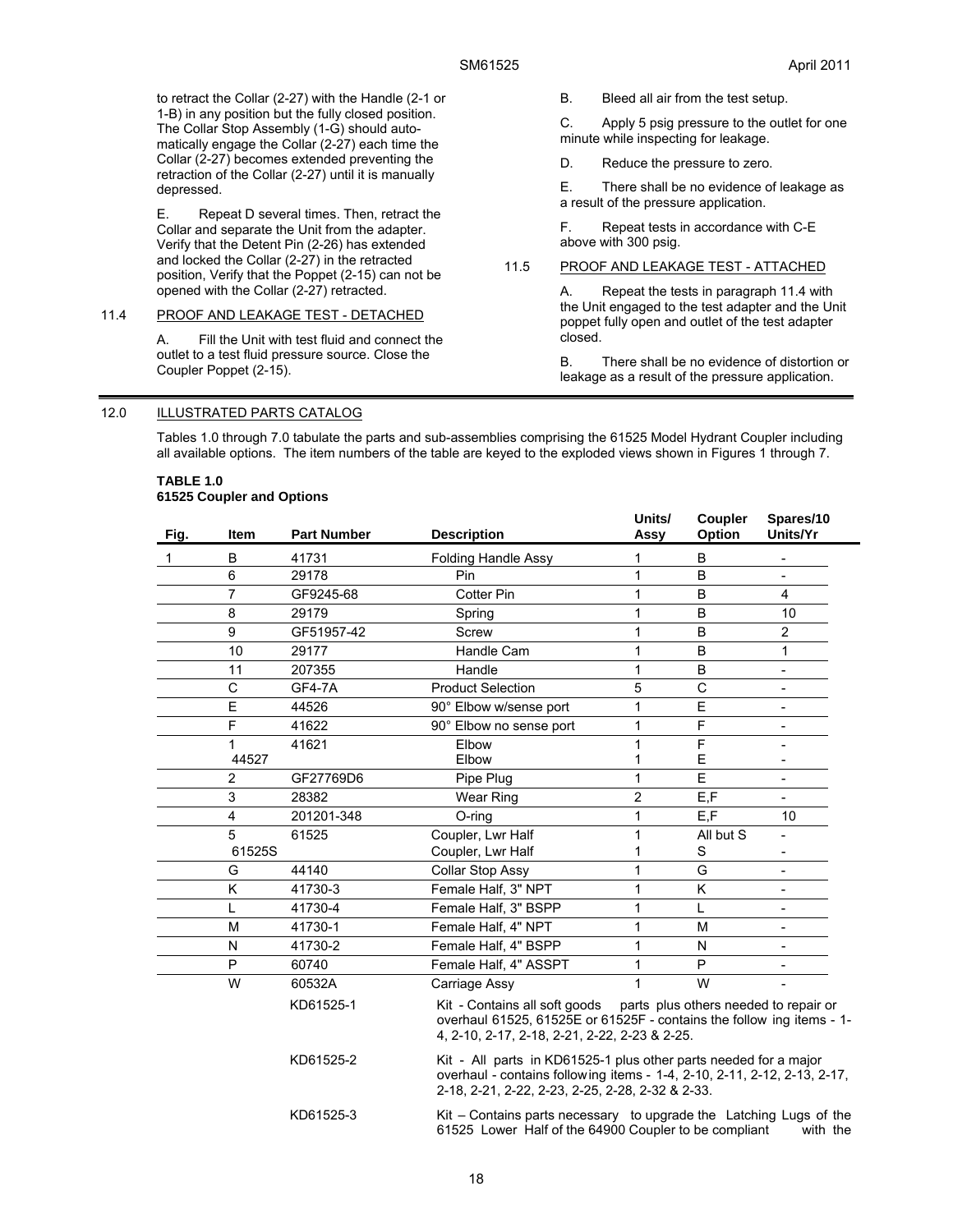breakaway force requirements of API/IP specification Bulletin 1584, 3rd Edition. Contains items – 2-10 & 2-33.

| KD61525-4 | Kit – Contains parts necessary to upgrade the latching lugs of the<br>61525 lower half of the 64900 coupler to be compliant w<br>ith the<br>breakaway force requirements of API/IP Specification 1584, 3rd<br>Edition and strengthened actuating collar. (Note: Bumper w ill be<br>assembled to the collar prior to sh ipment.) Contains items $-2-10$ , 2- |
|-----------|-------------------------------------------------------------------------------------------------------------------------------------------------------------------------------------------------------------------------------------------------------------------------------------------------------------------------------------------------------------|
|           | 27. 2-28 & 2-33.                                                                                                                                                                                                                                                                                                                                            |
| 17001F0F  | $17\mu$ All nearly in $17004505.0$ , $0.00$ Falilian lines contains following items.                                                                                                                                                                                                                                                                        |

KD61525-5 Kit - All parts in KD61525-2,  $2<sup>nd</sup>$  Edition lugs - contains following items - 1-4, 2-10, 2-11, 2-12, 2-13, 2-17, 2-18, 2-21, 2-22, 2-23, 2-25, 2-28, 2-32 & 2-33A (SECOND EDITION).

### **TABLE 2.0 Lower Coupler Half**

| Fig.           | <b>Item</b>             | <b>Part Number</b>       | <b>Description</b>     | Units/<br>Assy          | Coupler<br>Option | Spares/10<br>Units/Yr    |
|----------------|-------------------------|--------------------------|------------------------|-------------------------|-------------------|--------------------------|
| $\overline{2}$ | $\mathbf{1}$            | 207494                   | Handle                 | 1                       | All but B         | 2                        |
|                | $2 - 36$                | 44665                    | Coupler, Lower Half    | $\mathbf{1}$            | All but S         |                          |
|                |                         | 44675                    | Coupler, Lower Half    | $\mathbf{1}$            | S                 | $\sim$                   |
|                |                         | 47245                    | Coupler, Lower Half    | $\mathbf{1}$            | Replaced 44665    |                          |
|                | 2                       | GF24673-16               | <b>Screw</b>           | 6                       | All               |                          |
|                | 3                       | GF960C516                | Washer                 | 6                       | All               |                          |
|                | $\overline{\mathbf{4}}$ | Left intentionally blank |                        |                         |                   |                          |
|                | 5                       | 43945                    | Body                   | 1                       | All               | $\overline{a}$           |
|                | 6                       | GF4-4A                   | Screw                  | $\mathbf{1}$            | All               | $\blacksquare$           |
|                | 7                       | GF35338-44               | Lockwasher             | 1                       | All               | $\overline{\phantom{a}}$ |
|                | 8                       | 28781                    | Washer                 | 1                       | All               | $\blacksquare$           |
|                | 9                       | 201286                   | Key                    | $\mathbf{1}$            | All               |                          |
|                | 10                      | MS29513-249              | O-ring                 | $\mathbf{1}$            | All               | 10                       |
|                | 11                      | 202010                   | <b>Cotter Pin</b>      | $\mathbf{1}$            | All               | $\overline{2}$           |
|                | 12                      | NAS1169C10               | Washer                 | 1                       | All               |                          |
|                | 13                      | 28765                    | Bearing                | 1                       | All               | 5                        |
|                | 14                      | 210004                   | Pin                    | $\mathbf{1}$            | All               | 1                        |
|                | 15                      | 209600                   | Poppet (Single piece)  | $\mathbf{1}$            | All but S         | $\mathbf{1}$             |
|                |                         | 210139                   | Poppet (Single piece)  | $\mathbf{1}$            | $\mathsf{s}$      | 1                        |
|                | 15A                     | 47064-1                  | Poppet Assembly        | $\mathbf{1}$            | All but S         | 1                        |
|                | 15B                     | LP57G82P8                | <b>Screw</b>           | $\overline{\mathbf{4}}$ | All               | 1                        |
|                | <b>15C</b>              | 220276                   | Poppet                 | $\mathbf{1}$            | All               | 1                        |
|                | 15D                     | MS29513-037              | O-ring                 | $\mathbf{1}$            | All               | 1                        |
|                | 15E                     | 220275                   | Shaft                  | $\mathbf{1}$            | All but S         | 1                        |
|                | 15F                     | 47064-2                  | <b>Poppet Assembly</b> | $\mathbf{1}$            | $\mathsf{s}$      | 1                        |
|                | 15B                     | LP57G82P8                | Screw                  | $\overline{4}$          | All               | 1                        |
|                | 15C                     | 220276                   | Poppet                 | 1                       | All               | 1                        |
|                | 15D                     | MS29513-037              | O-ring                 | 1                       | All               | 1                        |
|                | 15G                     | 220349                   | Shaft                  | $\mathbf{1}$            | $\mathbf S$       | 1                        |
|                | 16                      | 209601                   | Link                   | 1                       | All               | 1                        |
|                | 17                      | 28755                    | Seal, Nose             | 1                       | All               | 10                       |
|                | 18                      | 209837-347               | Quad-ring              | 1                       | All               | 10                       |
|                | 19                      | 29232                    | Wave Washer            | 4                       | All               |                          |
|                | 19A                     | 210587                   | Wave Washer            | $\mathbf{1}$            | All               |                          |
|                | 20                      | 209996                   | Crank Shaft            | $\mathbf{1}$            | All but S         | ÷.                       |
|                |                         | 210141                   | Crank Shaft            | 1                       | S                 |                          |
|                | 21                      | 200103                   | Washer                 | $\mathbf{1}$            | All               | $\overline{2}$           |
|                | 22                      | 203563                   | Bearing                | $\mathbf{1}$            | All               | 10                       |
|                | 23                      | 29221                    | Bearing                | 1                       | All               | 10                       |

KD61525-6 Kit – Contains parts necessary to upgrade the Latching Lugs of the 61525 Lower Half of the 64900 Coupler to be compliant with the breakaway force requirements of API/IP specification Bulletin 1584, 2nd Edition. Contains items – 2-10 & 2-33A (SECOND EDITION).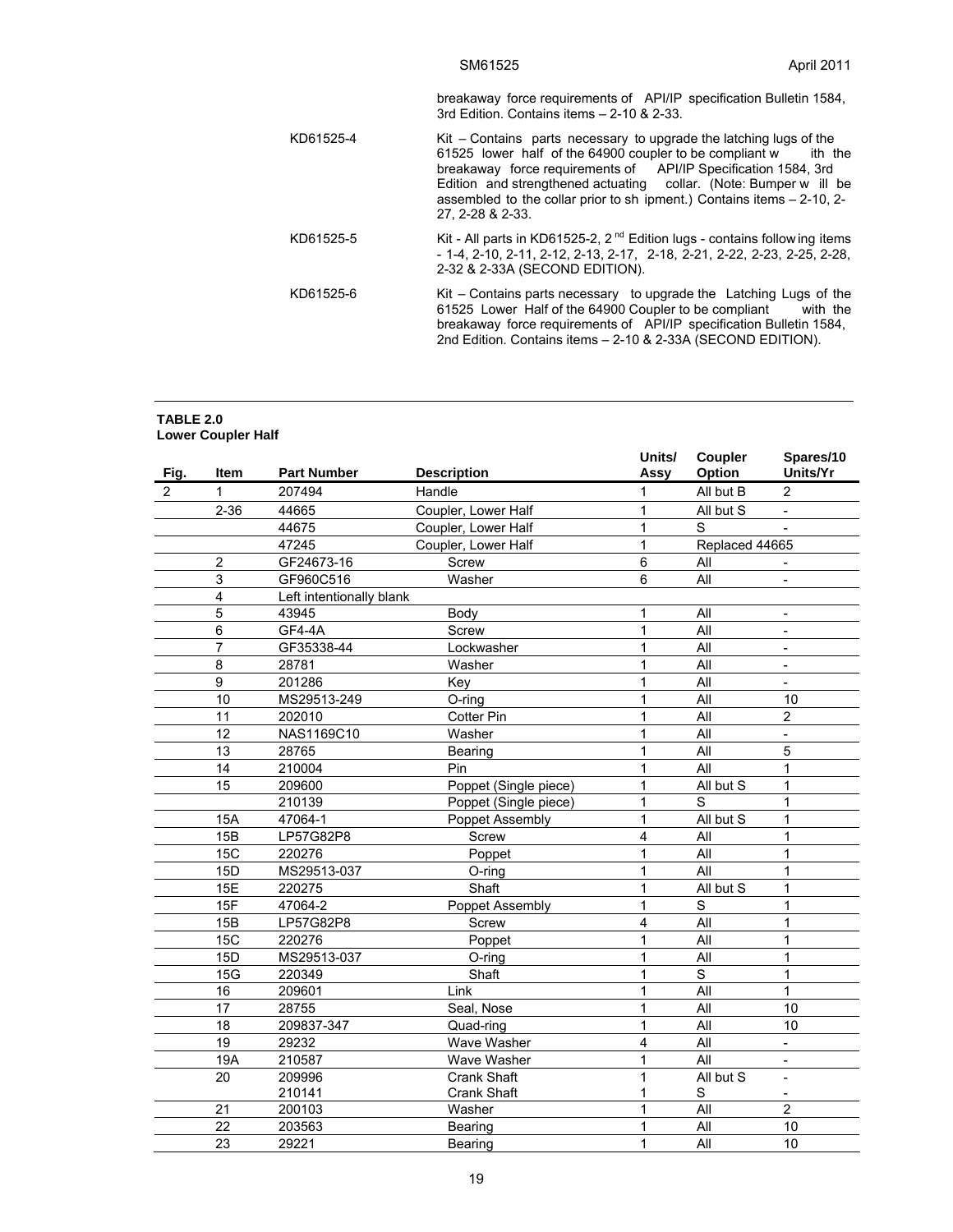|      |             |                    |                        | Units/ | Coupler   | Spares/10 |
|------|-------------|--------------------|------------------------|--------|-----------|-----------|
| Fig. | <b>Item</b> | <b>Part Number</b> | <b>Description</b>     | Assy   | Option    | Units/Yr  |
| 2    | 24          | 29216              | Bearing                | 2      | All       | 10        |
|      | 25          | MS29513-212        | O-ring                 |        | All       | 10        |
|      | 26          | 200689             | Detent Pin             |        | All       |           |
|      | 27          | 207482             | Collar                 |        | All       |           |
|      | 28          | 28928              | <b>Bumper</b>          |        | All       |           |
|      | 29          | <b>RR-800-S</b>    | Retaining Ring         |        | All       |           |
|      | 30          | GF19060-4815       | Ball                   |        | All       |           |
|      | 31          | 28763              | Spring                 |        | All       | -         |
|      | 32          | 28760              | Lug Ring               | 4      | All       | 4         |
|      | 33          | 221860             | Lug $(3rd$ edition)    | 16     | All but A | 32        |
|      | $33-A$      | 200688             | Lug $(2^{nd}$ edition) | 16     | Al        | 32        |
|      | 34          | GF3-3A             | <b>Bolt</b>            |        | All       |           |
|      | 35          | GF960C10L          | Washer                 |        | All       | ۰         |
|      | 36          | GF35333-39         | Lockwasher             |        | All       | -         |
|      | 37          | 44660              | Dust Cap               |        | All       |           |

### **TABLE 3.0 Quick Disconnect Female Half**

|      |              |                    |                       | Units/ | <b>Coupler</b> | Spares/1   |
|------|--------------|--------------------|-----------------------|--------|----------------|------------|
| Fig. | <b>Item</b>  | <b>Part Number</b> | <b>Description</b>    | Assy   | <b>Option</b>  | 0 Units/Yr |
|      | K<br>41730-3 |                    | Female Half, 3" NPT   |        | Κ              |            |
|      |              | 41730-4            | Female Half, 3" BSPP  |        |                |            |
|      | M            | 41730-1            | Female Half, 4" NPT   |        | м              |            |
|      | N            | 41730-2            | Female Half, 4" BSPP  |        | N              |            |
|      | P            | 60740              | Female Half, 4" ASSPT |        | P              |            |
| 3    | 1            | 26961              | Lock Ring             |        | $K-N.P$        |            |
|      | 2            | GF20995C32         | Lock Wire             | A/R    | $K-N.P$        | 1 Spool    |
|      | 3            | GF35276-261        | Screw                 | 2      | $K-N.P$        | 3          |
|      | 4            | 28383              | Retainer              |        | $K-N.P$        |            |
|      | 5            | 29173              | Housing, 4" NPT       |        | м              |            |
|      |              | 29174              | Housing, 4" BSPP      |        | N              |            |
|      |              | 27374              | Housing, 3" NPT       |        | Κ              |            |
|      |              | 27377              | Housing, 3" BSPP      |        |                |            |
|      |              | 201742             | Housing, 4" ASSPT     |        | P              |            |
|      | 6            | 28779              | Sleeve                |        | $K-N.P$        |            |
|      | 7            | 26962              | <b>Retainer Ring</b>  |        | $K-N.P$        |            |
|      | 8            | GF19060-26         | Ball                  | 24     | $K-N.P$        |            |

### **TABLE 4.0 Collar Stop Assy, Option G**

| Fig. | <b>Item</b> | <b>Part Number</b> | <b>Description</b> | Units /<br>Ass/y | Coupler<br>Option | Spares/10<br>Units/Yr |
|------|-------------|--------------------|--------------------|------------------|-------------------|-----------------------|
|      | G           | 44140              | Collar Stop Assy   |                  |                   |                       |
|      | 12          | 207165             | Stop               |                  |                   | -                     |
|      | 13          | 207166             | <b>Bracket</b>     |                  |                   | -                     |
|      | 14          | 207167             | Spring             |                  |                   |                       |
|      | 15          | GF20392-2C63       | Pin                |                  |                   |                       |
|      | 16          | GF24665-151        | Cotter Pin         |                  |                   |                       |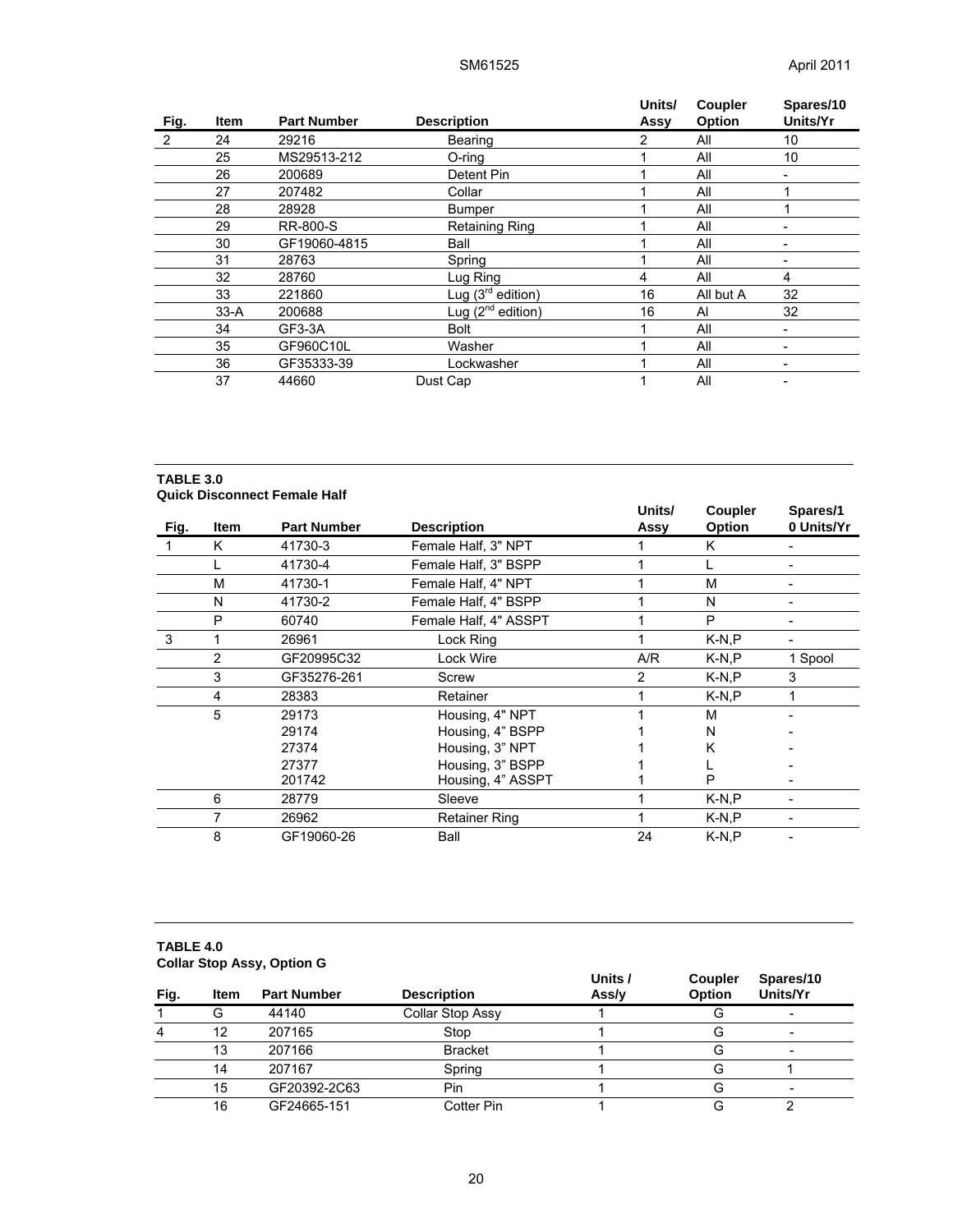| Fig | <b>Item</b>    | <b>Part Number</b> | <b>Description</b>            | Units/<br>Assy | Coupler<br>Option | Spares/1<br>0 Units/Yr   |
|-----|----------------|--------------------|-------------------------------|----------------|-------------------|--------------------------|
| 1   | W              | 60532A             | Carriage Assy                 | 1              | W                 |                          |
| 6   | 1              | GF51971-4          | <b>Nut</b>                    | $\overline{2}$ | W                 |                          |
|     | $\overline{2}$ | GF35338-47         | Washer                        | $\overline{2}$ | W                 |                          |
|     | 3              | 203577             | Caster                        | 2              | W                 |                          |
|     | 4              | GF35206-296        | <b>Screw</b>                  | $\overline{2}$ | W                 | ۰                        |
|     | 5              | GF35333-41         | Washer                        | $\overline{2}$ | W                 |                          |
|     | 6              | GF960-816L         | Washer                        | 9              | W                 | $\overline{a}$           |
|     | 7              | 29745              | Shaft                         |                | W                 | $\overline{\phantom{0}}$ |
|     | 8              | 29663              | Spring, Torsion               |                | W                 | $\overline{\phantom{0}}$ |
|     | 9              | 29664              | Flange, obsolete, (Note 3)    |                | W                 | $\overline{a}$           |
|     |                | 47078              | Flange, with spacers (Note 3) |                | W                 |                          |
|     | 10             | 201041             | Lever                         |                | W                 | ۰                        |
|     | 11             | 29665              | Spring                        |                | W                 | $\blacksquare$           |
|     | 12             | GF960-616L         | Washer                        | 3<br>W<br>W    |                   | ۰                        |
|     | 13             | 29662              | Latch                         |                |                   | ۰                        |
|     | 14             | GF9245-44          | Cotter                        |                | W                 | $\blacksquare$           |
|     | 15             | GF20392-5C73       | Pin, Clevis                   |                | W                 | ۰                        |
|     | 16             | 29667              | <b>Strut</b>                  |                | W                 | $\overline{\phantom{a}}$ |
| 7   | 17             | 80898              | Hardware Kit (Note 3)         |                | W                 | $\overline{\phantom{0}}$ |
|     | 18             | GF960C516          | Washer                        | 28             | W                 | $\overline{a}$           |
|     | 19             | GF5-14A            | <b>Screw</b>                  | 4              | W                 | $\overline{a}$           |
|     | 17A            | 47080              | Hardware Kit (Note 3)         | 1              | W                 |                          |
|     | 18             | GF960C516          | Washer                        | 4              | W                 |                          |
|     | 19             | GF5-14A            | <b>Screw</b>                  | 4              | W                 | ۰                        |

### **TABLE 5.0 60532A Carriage Assy, Option W**

Notes: 1. All part numbers beginning with "GF" are interchangeable with those beginning with either "AN" or "MS". If the "GF" is followed by three numbers it is interchangeable with and "AN" part, otherwise it is interchangeable with an "MS" part of the same number.

> 2. The recommended spare parts shown above are the number required to support 10 Units for one year. In addition it is advisable to keep a spare Coupler Subassembly (1-5) complete with the Elbow Assy (1-E or F) to interchange with any unit in the field that may exhibit a problem. The recommended quantities are based on the ratio of spare parts sold for each unit during a one year period of time. The actual quantity required will vary from location to location.

3. Item 17, 80898, is an installation kit used with Flange (6-9), 29664, that does not have integrally fitted installation spacers. Item 17A, 47078, is an installation kit used with Flange (6-9), 47078, that has the fitted installation spacers. When ordering a new Flange (6-9) order part number 47078.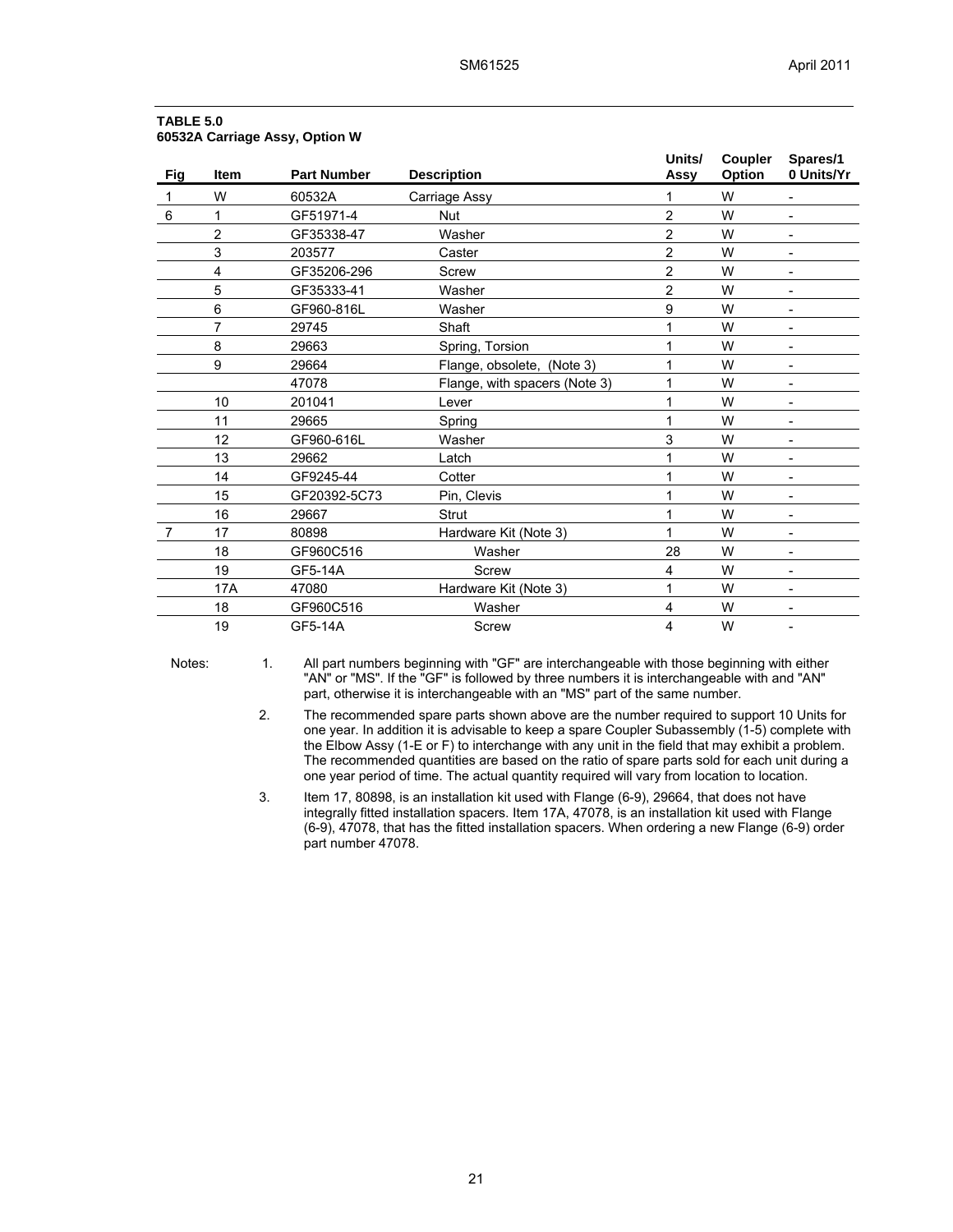#### 13.0 OBSOLETE PARTS INFORMATION

There is a long history of Eaton's Carter brand coupler changes that, through the years has not been particularly explained. The reasons for these changes are now lost, however we are providing a table that will detail the various couplers and the detail parts that were utilized in them. Many of these parts are no longer economical to continue to manufacture as spare parts hence we have made every effort to indicate the parts (kits) required to upgrade couplers older than the 42221-1 and the special "short stroke" versions provided to mate early Parker F368, F373 and F382 Hydrant Valves.

The table below provides the history of the various Eaton Carter brand Coupler lower halves. The exploded views provided in Figures 1-3 can

#### **API Coupler Lower Half History of Parts Interchangeability**

**Crank Shaft - Poppet - Link Area:** 

be used as an assistance to identify the required parts. The major pictorial differences between the newer and older couplers are in the Detent Pin (2-26) area. Older couplers, such as the 41609, used two detent pins and a retaining ring instead of the Ball (2-30). For this reasons it is not possible to totally interchange some of the parts on an item for item basis. The couplers are separated into two major areas:

- Linkage System
- Collar Body Detent Pin

The latter part of the table provides an indication as to the availability of the various parts or their substitutes where the inventory has been depleted.

| <b>Item</b>               | 41609         | 42221           | 42221-1            | 42221-2     | 44665      | 44675           |
|---------------------------|---------------|-----------------|--------------------|-------------|------------|-----------------|
| <b>Crank Shaft</b><br>Pin | 28756<br>---- | 42401<br>200785 | 201422             | 200096      | 209996     | 210141<br>----- |
| Cotter Pin                | 202010        | 98398D218       | 207521             | 207521      | 202010     | 202010          |
| Washer                    | 28762         | GF960C616L      | -----              | -----       | NAS1169C10 | NAS1169C10      |
| Link                      | $(2)$ 28757   | 200687          | 201421             | 201421      | 209601     | 209601          |
| Bearing                   | 28765         |                 | 28765              | 28765       | 28765      | 28765           |
| Key                       | GF20066-205   | 201286          | 201286 GF20066-205 |             | 201286     | 201286          |
| Pin (link)                | 28766         | GF9390-690      | GF16555-647        | GF16555-647 | 210004     | 210004          |
| <b>Disc</b>               | $(2)$ 28767   | -----           | -----              | -----       | -----      | -----           |
| Poppet                    | 28754         | 200686          | 207991<br>202307   | 208069      | 47064-1    | 47064-2         |
| Shaft                     | 41740         | -----           |                    |             | -----      | -----           |
| Shims                     | 29381         |                 |                    |             |            | -----           |

#### **Collar - Body - Detent Pin Area:**

| Item        | 41609       | 42221                                                            | 42221-1                            | 42221-2                    | 44665 | 44675 |
|-------------|-------------|------------------------------------------------------------------|------------------------------------|----------------------------|-------|-------|
| Snap Ring   | RR-800-S    | RR-787-S RR-                                                     | 800-S                              | RR-800-S RR-800-S RR-800-S |       |       |
| Body        | 43944       | 200784                                                           |                                    | 43945 43945 43945 43945    |       |       |
| Detent Pin  | $(2)$ 28761 |                                                                  | 200689 200689 200689 200689 200689 |                            |       |       |
| Detent Lock | 28764       | GF19060-4815 GF19060-4815 GF19060-4815 GF19060-4815 GF19060-4815 |                                    |                            |       |       |

Notes: 1. All part numbers beginning with "GF" are interchangeable with those beginning with either "AN" or "MS". If the "GF" is followed by three numbers it is interchangeable with and "AN" part, otherwise it is interchangeable with an "MS" part of the same number.

> 2. The above table reflects the various parts used on each of the couplers shown and their superseding parts. It is not necessarily true that the various parts shown supersede the equivalent older part. The table below indicates the superseding part or kit of parts for each of the older items shown above. Where "limited stock" is indicated, it is the status as of April 1, 1992. Please ask your Eaton Carter brand equipement distributor to check with us for the current situation.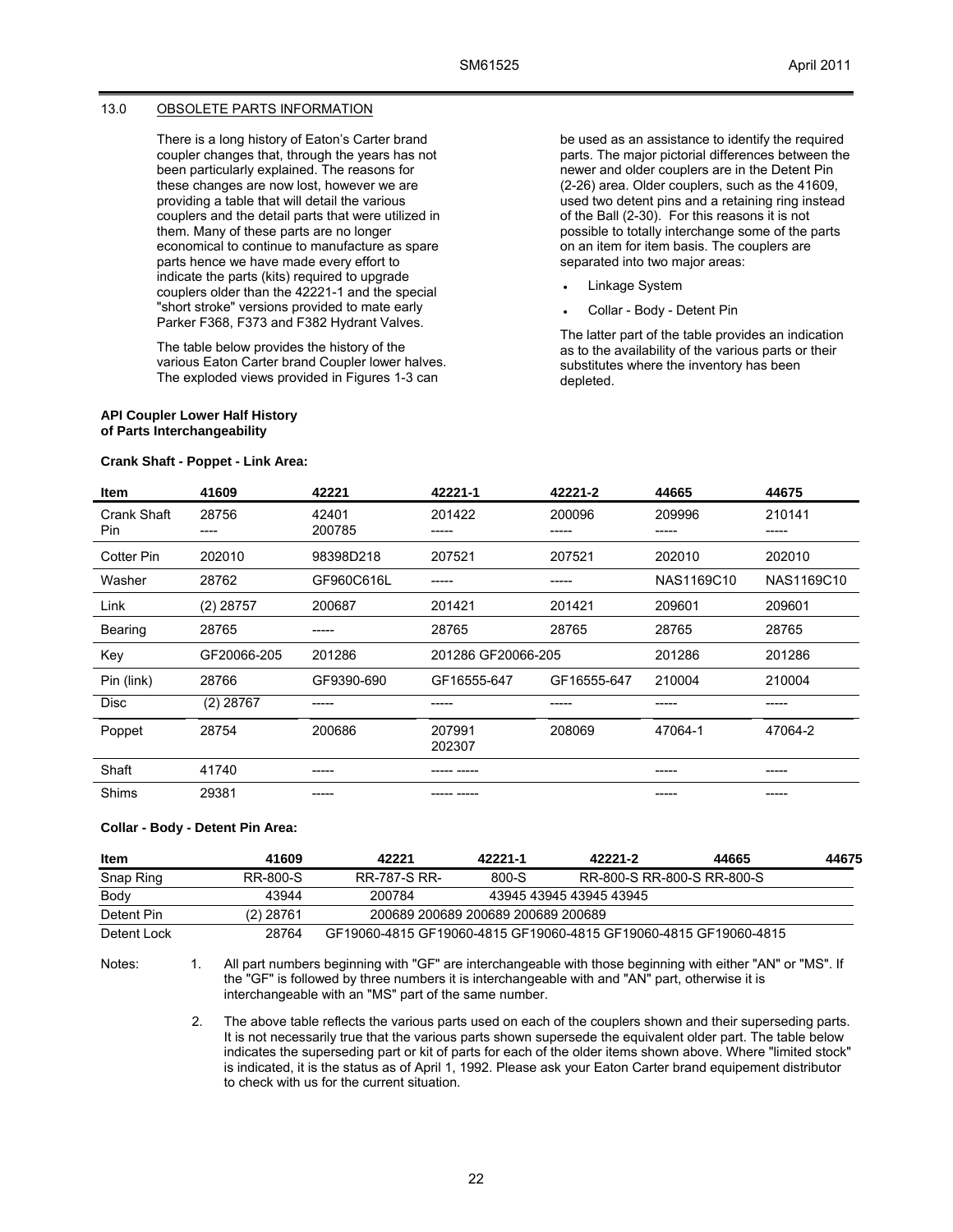| Ordered     | <b>Name</b>        | Replacement | <b>Part Ordered Inventory Note</b> |
|-------------|--------------------|-------------|------------------------------------|
| 200096      | Crank Shaft        | 210141      | No longer available                |
| 200684      | Collar             |             | No longer available                |
| 200686      | Poppet             |             | No longer available                |
| 200687      | Link               |             | No longer available                |
| 201421      | Link               |             | Limited stock/check stock          |
| 201422      | <b>Crank Shaft</b> | 209996      | No longer available                |
| 202307      | Poppet             |             | Not available.                     |
| 207481      | Collar             | 44665       | No longer available.               |
| 207521      | <b>Headed Pin</b>  |             | Limited stock/check stock          |
| 207991      | Poppet             |             | No longer available.               |
| 208069      | Poppet             |             | No longer available                |
| 28754       | Poppet             |             | No longer available                |
| 28756       | Crank Shaft        |             | No longer available                |
| 28757       | Link               |             | Limited stock/check stock          |
| 28761       | Detent Pin         | 44665       | Limited stock/check stock          |
| 28764       | <b>Detent Lock</b> | 44665       | Limited stock/check stock          |
| 28766       | Pin                |             | Limited stock/check stock          |
| 28767       | <b>Disc</b>        |             | Limited stock/check stock          |
| 29381       | Shim               |             | Limited stock/check stock          |
| 41740       | Shaft              |             | No longer available                |
| 42401       | <b>Crank Shaft</b> |             | No longer available.               |
| 200785      | Pin                |             | No longer available.               |
| 43944       | Body               | 44665       | Limited stock/check stock          |
| GF16555-647 | Pin                |             | No longer available.               |
| GF9390-690  | Pin                |             | No longer available                |

### **Parts support for the various older couplers**

The kits below can be used in support of the coupler lower half, part numbers 44665 and it replacement, part number 47245.

# **Kit Number Description**

| KD44665-1 | Overhaul coupler with latching lugs in compli ance to breakaway force per API/IP specification 1584,<br>$2nd$ edition. Contains the following items (see Table 2.0): 2-33A, 2-22, 2-15A, 2-16, 2-20, 2-13, 2-22,<br>2-14, 2-11, 2-12, 2-25, 2-18, 2-21, 2-17, 2-10, 2-28, & 2-24.                       |
|-----------|---------------------------------------------------------------------------------------------------------------------------------------------------------------------------------------------------------------------------------------------------------------------------------------------------------|
| KD44665-2 | Overhaul coupler with latching lugs in compli ance to breakaway force per API/IP specification 1584,<br>3rd edition. Contains the follow ing items (see Table 2.0): 2-33, 2-22, 2-15A, 2-16, 2-20, 2-13, 2-22,<br>2-14, 2-11, 2-12, 2-25, 2-18, 2-21, 2-17, 2-10, 2-28, & 2-24.                         |
| KD44665-3 | Parts to upgrade the short stroke 42221-1 low er half in compliance to breakaway force per API/IP<br>specification 1584, $2^{nd}$ edition. Contains the follow ing items (see Table 2.0): 2-33A, 2-22, 2-15F, 2-<br>16, 2-20, 2-13, 2-22, 2-14, 2-11, 2-12, 2-25, 2-18, 2-21, 2-17, 2-10, 2-28, & 2-24. |
| KD44665-4 | Parts to upgrade the short stroke 42221-1 low er half in compliance to breakaway force per API/IP<br>specification 1584, 3rd edition. Contains the following items (see Table 2.0): 2-33, 2-22, 2-15F, 2-16,<br>2-20, 2-13, 2-22, 2-14, 2-11, 2-12, 2-25, 2-18, 2-21, 2-17, 2-10, 2-28, & 2-24.         |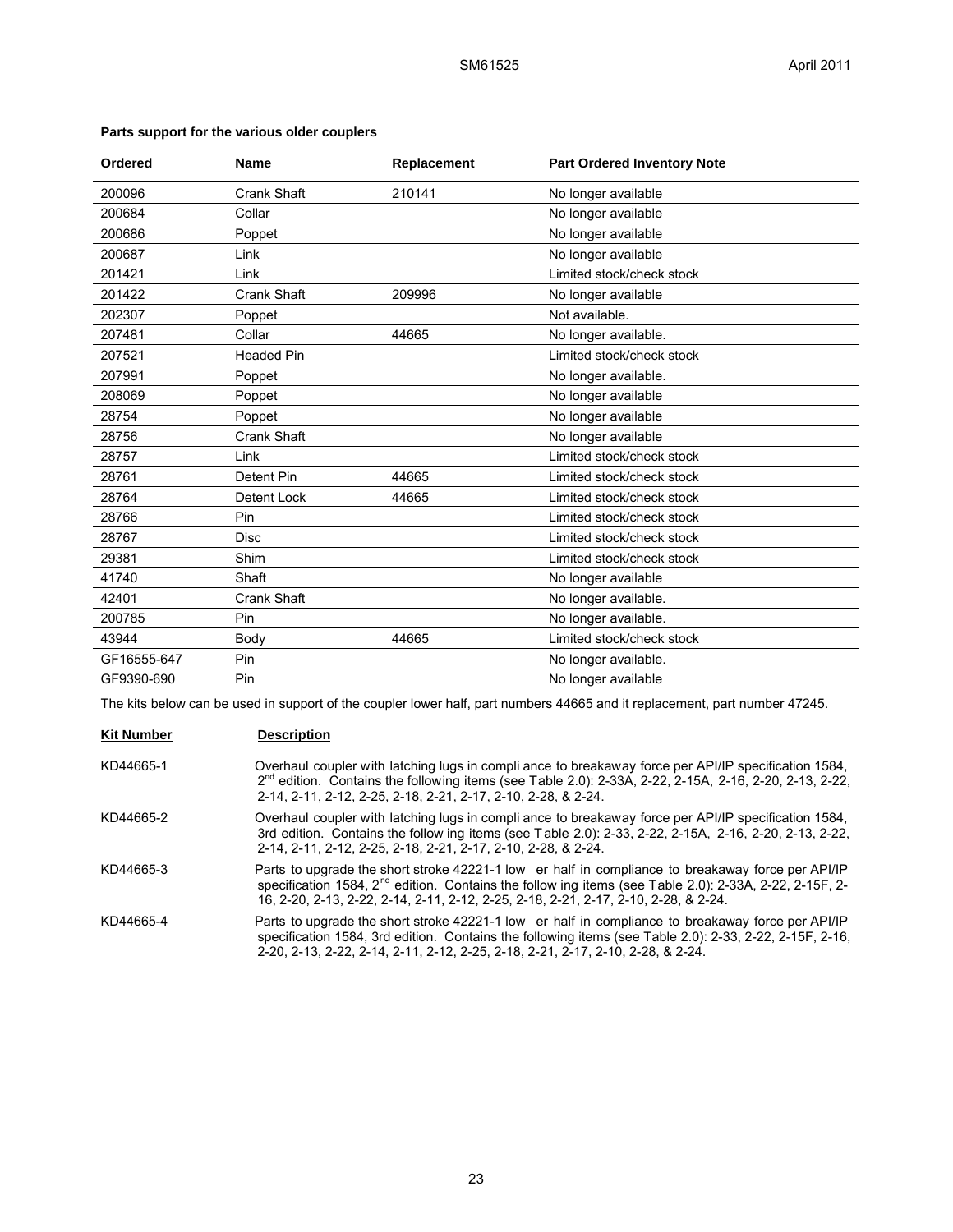

**Figure 1 Overall Coupler View**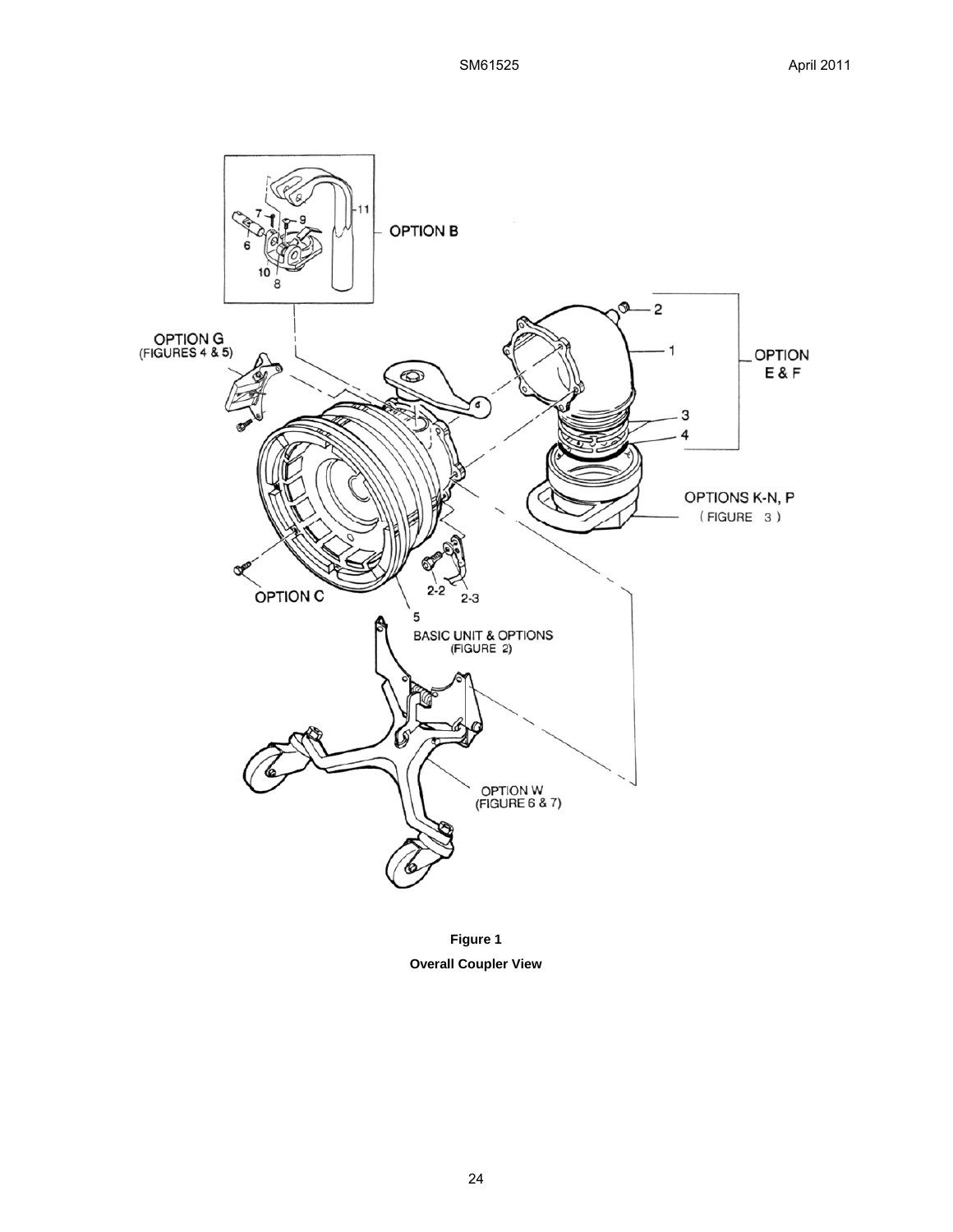

**Figure 2 Lower Half Coupler View**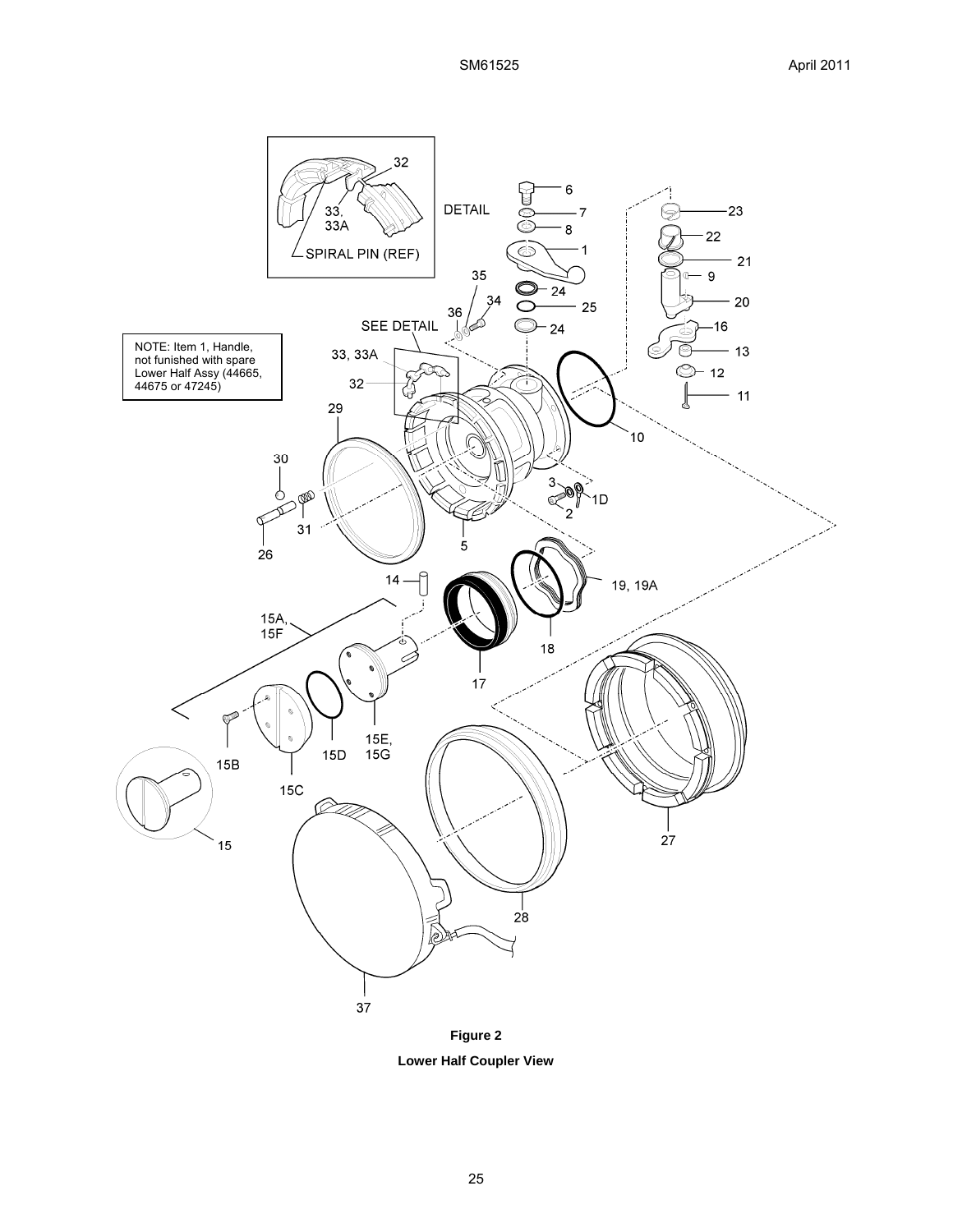



**Figure 4 Collar Stop Lock Assy**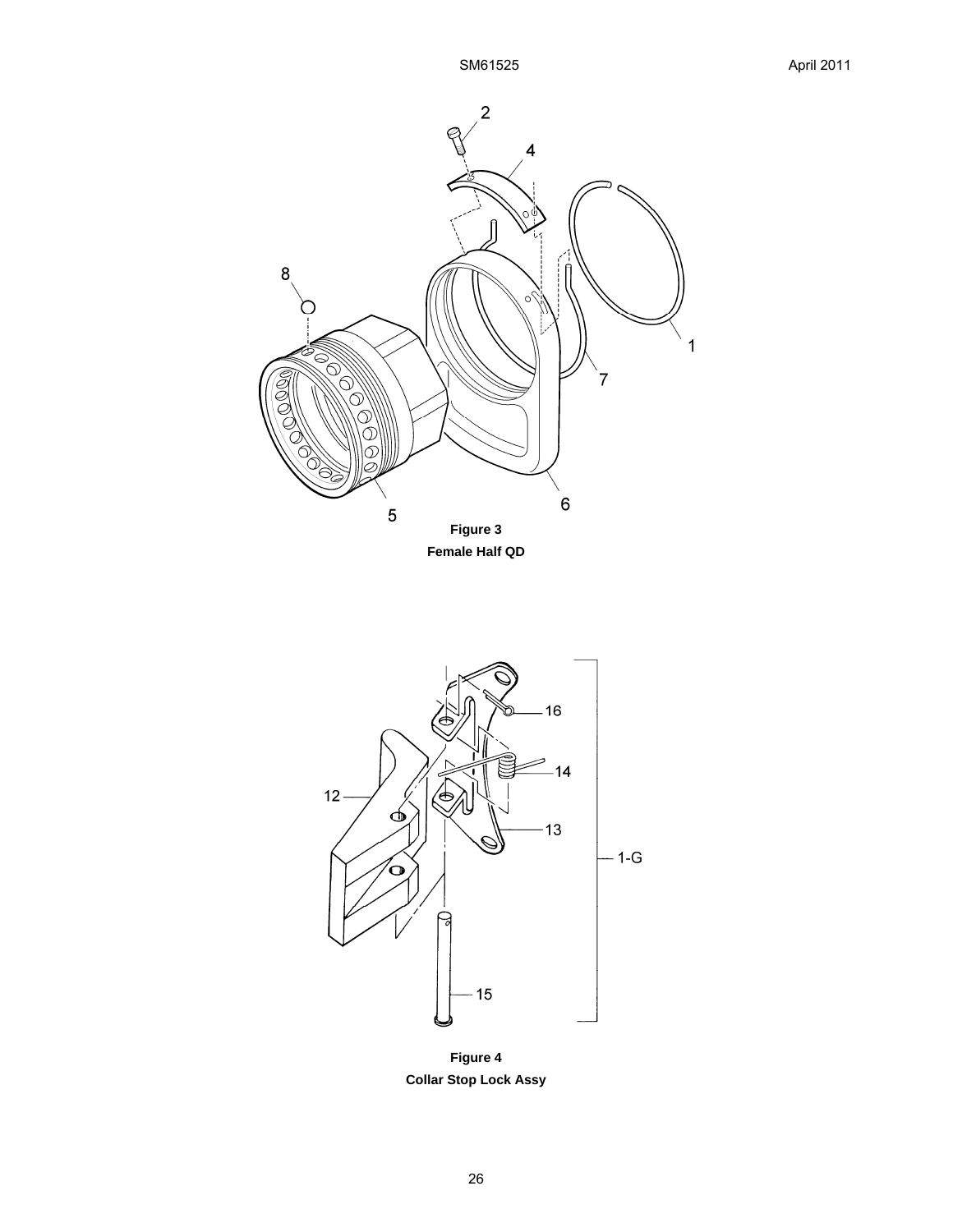

COLLAR EXTENDED

**Figure 5 Collar Stop Assembly Method**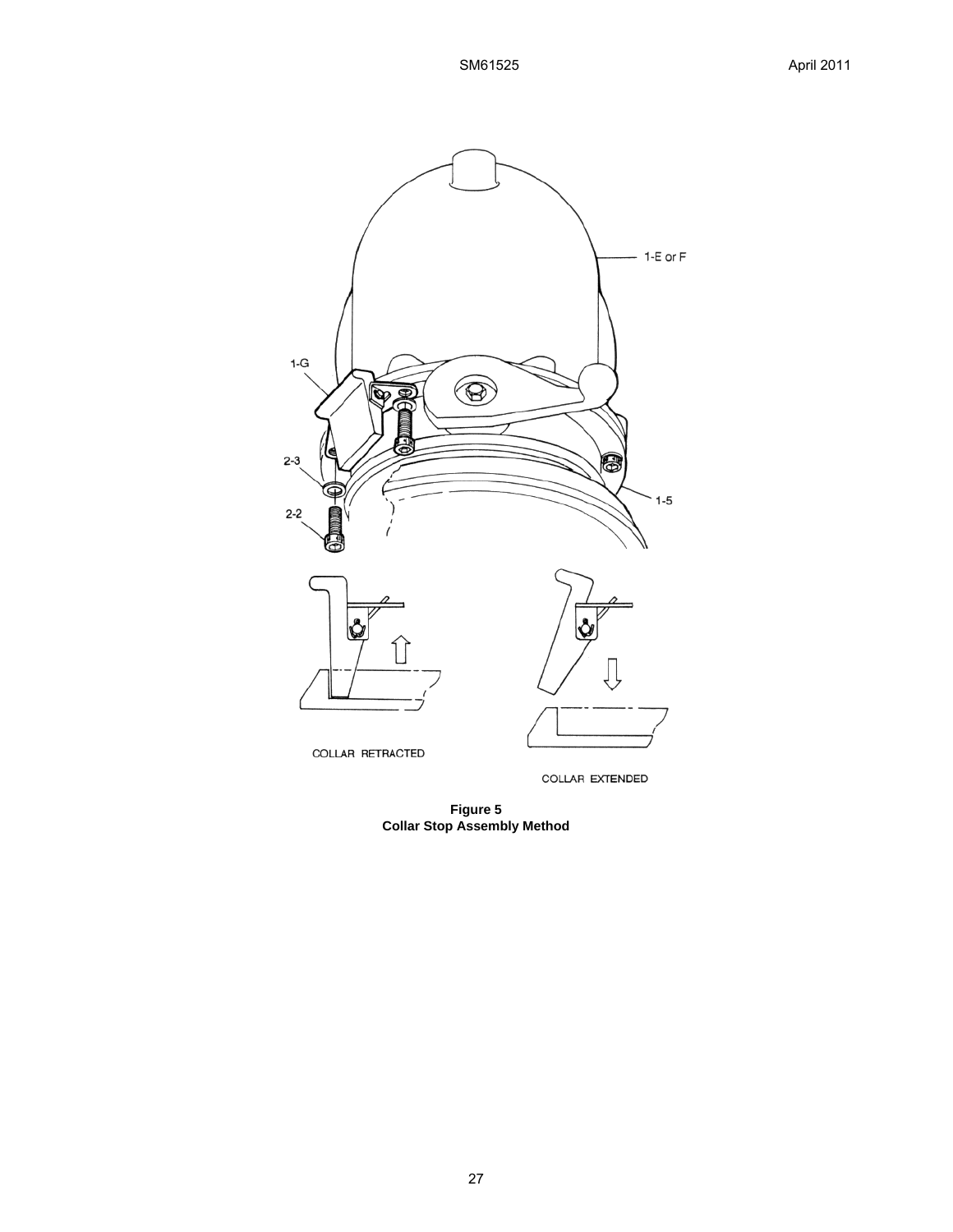

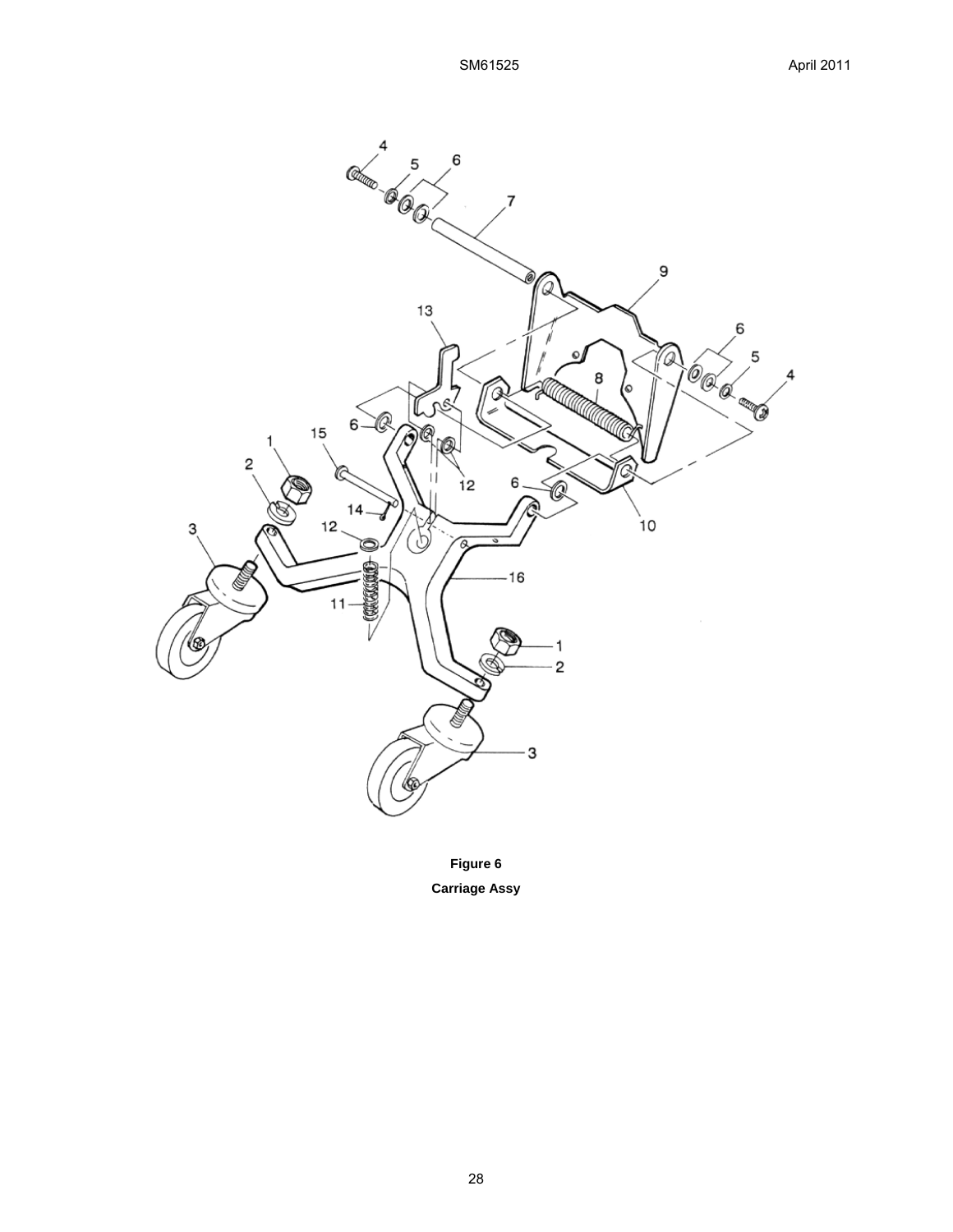

**Figure 7 Carriage Assy Installation**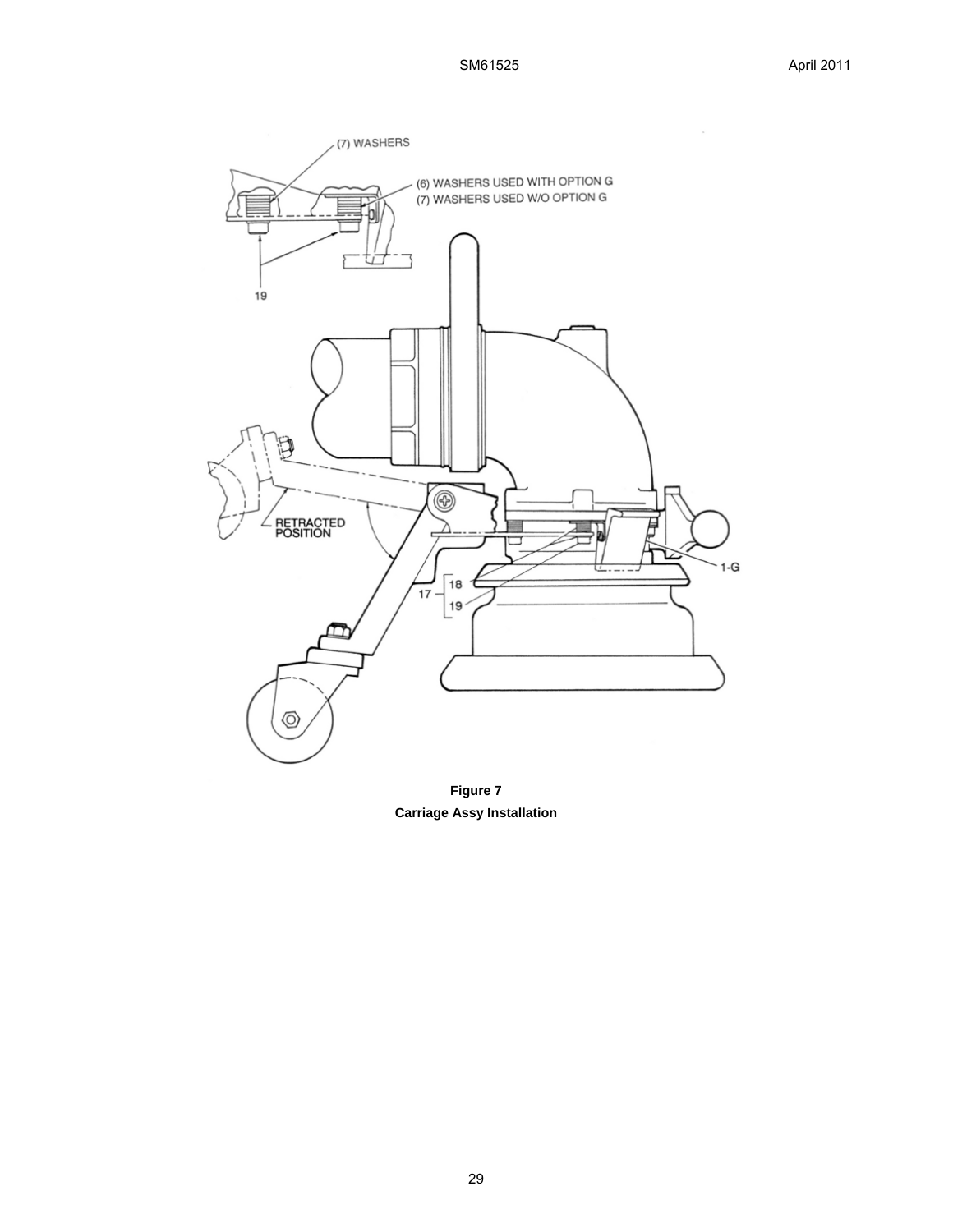

**Figure 8**